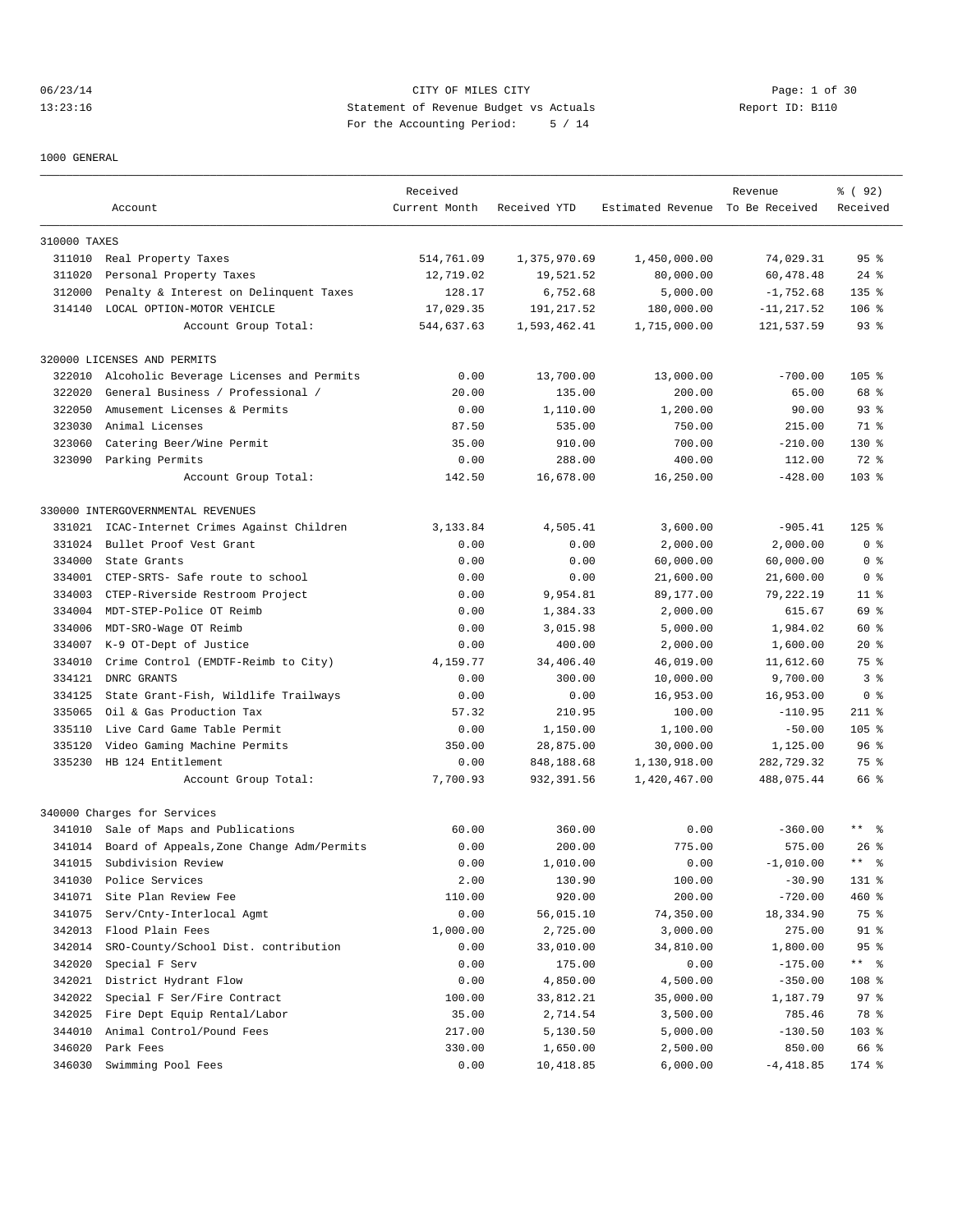# 06/23/14 Page: 2 of 30 13:23:16 Statement of Revenue Budget vs Actuals Report ID: B110 For the Accounting Period: 5 / 14

#### 1000 GENERAL

|        | Account                               | Received<br>Current Month | Received YTD   | Estimated Revenue To Be Received | Revenue       | % ( 92)<br>Received  |
|--------|---------------------------------------|---------------------------|----------------|----------------------------------|---------------|----------------------|
|        | Account Group Total:                  | 1,854.00                  | 153, 122. 10   | 169,735.00                       | 16,612.90     | 90%                  |
|        | 350000 FINES AND FORFEITURES          |                           |                |                                  |               |                      |
| 351030 | Fines/Surcharges/etc                  | 17,988.25                 | 156,329.00     | 145,000.00                       | $-11, 329.00$ | 108 <sup>8</sup>     |
| 351035 | Animal Control Court Revenue          | 550.00                    | 7,445.00       | 7,500.00                         | 55.00         | 99 <sup>8</sup>      |
| 351036 | Restitution Collection Fees           | 0.00                      | 99.15          | 0.00                             | $-99.15$      | $***$ %              |
|        | Account Group Total:                  | 18,538.25                 | 163,873.15     | 152,500.00                       | $-11, 373.15$ | 107 <sub>8</sub>     |
|        | 360000 MISCELLANEOUS REVENUE          |                           |                |                                  |               |                      |
| 361005 | MidRivers Franchise Fees              | 0.00                      | 85,032.99      | 105,000.00                       | 19,967.01     | 81 %                 |
| 361010 | Land Rental                           | 100.00                    | 32, 441.56     | 22,000.00                        | $-10, 441.56$ | 147 %                |
| 361020 | Building Rentals                      | 1,349.99                  | 14,849.89      | 16,000.00                        | 1,150.11      | 93 <sup>°</sup>      |
| 362020 | MISC REVENUE                          | 23.00                     | 4,475.70       | 2,000.00                         | $-2,475.70$   | $224$ %              |
| 365000 | Contributions and Donations           | 0.00                      | 5.100.00       | 5.000.00                         | $-100.00$     | $102*$               |
| 365010 | RIVERSIDE PARK BENCHES-DONATIONS      | 0.00                      | 35.00          | 0.00                             | $-35.00$      | $***$ %              |
| 366040 | Misc.-BHS                             | 0.00                      | 0.00           | 800.00                           | 800.00        | 0 <sup>8</sup>       |
| 366050 | Sale of Junk/Salvage-PD cars          | 0.00                      | 3,190.00       | 0.00                             | $-3,190.00$   | $***$ %              |
| 367000 | Sale of Junk or Salvage               | 63.26                     | 63.26          | 0.00                             | $-63.26$      | $***$ $ \frac{6}{9}$ |
|        | Account Group Total:                  | 1,536.25                  | 145, 188.40    | 150,800.00                       | 5,611.60      | 96 <sup>°</sup>      |
|        | 370000 INVESTMENT EARNINGS            |                           |                |                                  |               |                      |
|        | 371010 Investment Earnings            | 194.14                    | 1,441.62       | 2,000.00                         | 558.38        | $72$ $%$             |
|        | Account Group Total:                  | 194.14                    | 1,441.62       | 2,000.00                         | 558.38        | $72$ $%$             |
|        | 380000 OTHER FINANCING SOURCES        |                           |                |                                  |               |                      |
| 382020 | Compensation for Loss of Fixed Assets | 0.00                      | 2,241.56       | 0.00                             | $-2, 241.56$  | $***$ $\approx$      |
| 383000 | Interfund Operating Transfer          | 16,597.04                 | 376,769.72     | 512,939.00                       | 136, 169.28   | 73.8                 |
|        | Account Group Total:                  | 16,597.04                 | 379,011.28     | 512,939.00                       | 133,927.72    | 74 %                 |
|        | Total:<br>Fund                        | 591,200.74                | 3, 385, 168.52 | 4,139,691.00                     | 754,522.48    | $82*$                |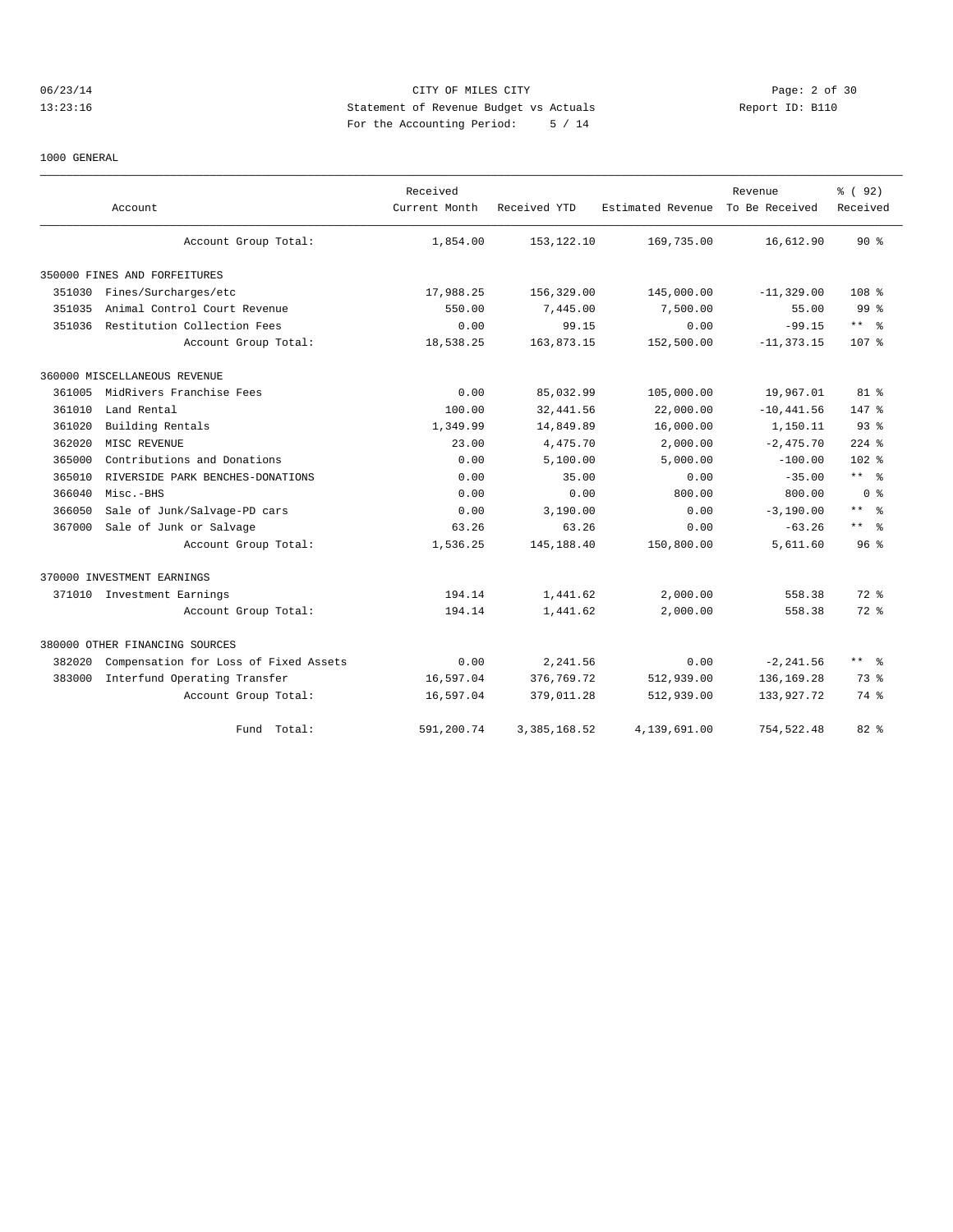# 06/23/14 CITY OF MILES CITY Page: 3 of 30<br>13:23:16 Statement of Revenue Budget vs Actuals Report ID: B110<br>Por the Accumular Deviced: C. (11) 13:23:16 Statement of Revenue Budget vs Actuals Report ID: B110 For the Accounting Period: 5 / 14

2220 LIBRARY

|        |                                   | Received      |              |                   | Revenue        | % ( 92 )        |
|--------|-----------------------------------|---------------|--------------|-------------------|----------------|-----------------|
|        | Account                           | Current Month | Received YTD | Estimated Revenue | To Be Received | Received        |
|        | 340000 Charges for Services       |               |              |                   |                |                 |
| 341075 | Serv/Cnty-Interlocal Agmt         | 38,645.20     | 38,645.20    | 38,267.00         | $-378.20$      | $101$ %         |
| 346070 | Library Fees                      | 0.00          | 3,186.05     | 4,000.00          | 813.95         | $80*$           |
| 346074 | Book Sales                        | 0.00          | 554.35       | 400.00            | $-154.35$      | $139$ $%$       |
|        | Account Group Total:              | 38,645.20     | 42,385.60    | 42,667.00         | 281.40         | 99 %            |
|        | 360000 MISCELLANEOUS REVENUE      |               |              |                   |                |                 |
| 362020 | MISC REVENUE                      | 0.00          | 111.74       | 0.00              | $-111.74$      | $***$ %         |
| 365035 | Donation-Library Board of Trustee | 0.00          | 4,647.46     | 0.00              | $-4,647.46$    | $***$ $\approx$ |
|        | Account Group Total:              | 0.00          | 4,759.20     | 0.00              | $-4,759.20$    | $***$ $\approx$ |
|        | 380000 OTHER FINANCING SOURCES    |               |              |                   |                |                 |
| 383000 | Interfund Operating Transfer      | 23,623.91     | 259,863.01   | 283, 487.00       | 23,623.99      | $92$ $%$        |
|        | Account Group Total:              | 23,623.91     | 259,863.01   | 283,487.00        | 23,623.99      | $92$ $%$        |
|        | Fund Total:                       | 62,269.11     | 307,007.81   | 326,154.00        | 19,146.19      | $94$ %          |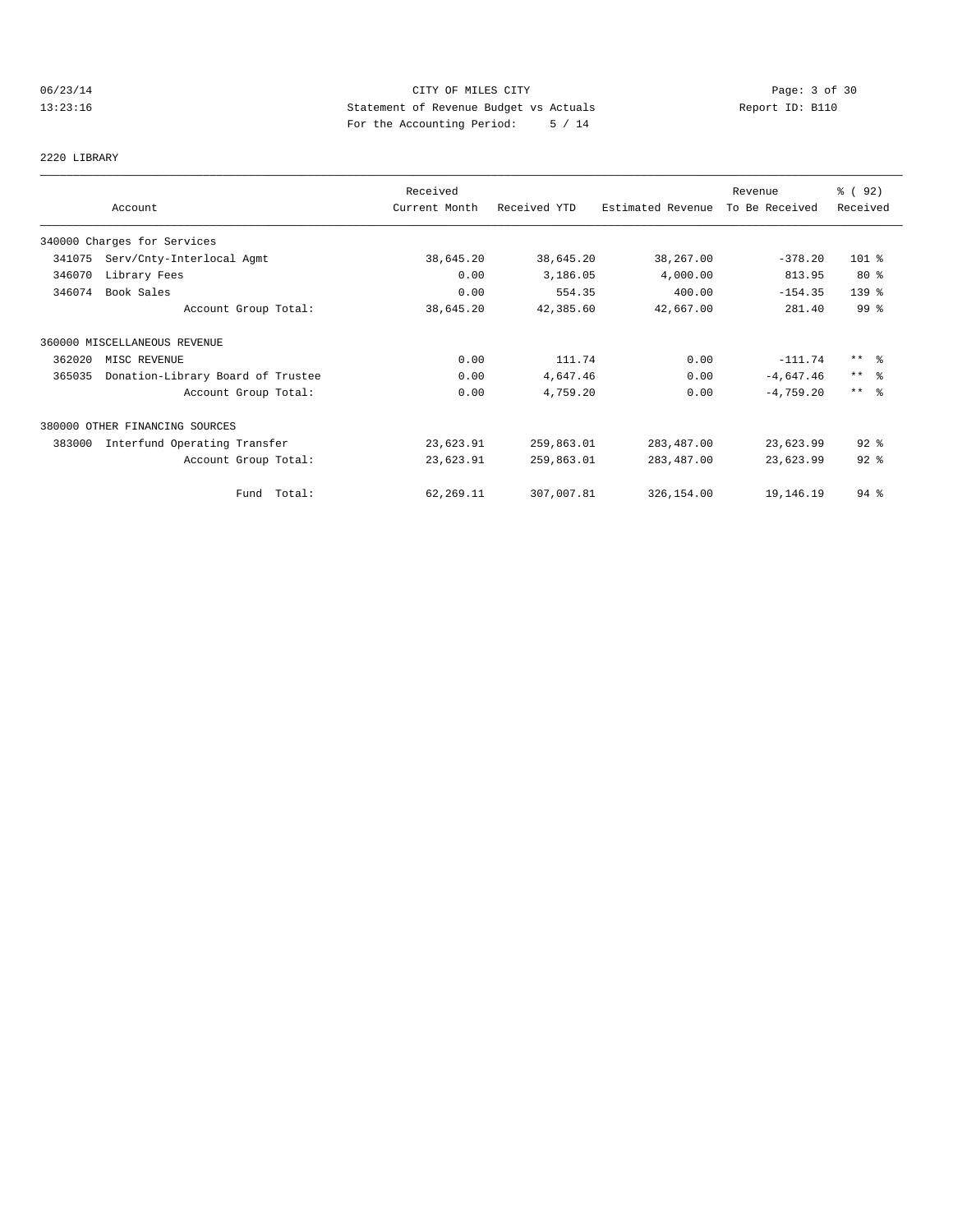# 06/23/14 CITY OF MILES CITY Page: 4 of 30<br>13:23:16 Statement of Revenue Budget vs Actuals Report ID: B110<br>Por the Accumular Deviced: C. (11) 13:23:16 Statement of Revenue Budget vs Actuals Report ID: B110 For the Accounting Period: 5 / 14

#### 2260 EMERGENCY DISASTER

|              |                                        | Received      |              |                   | Revenue        | 8 (92)          |  |
|--------------|----------------------------------------|---------------|--------------|-------------------|----------------|-----------------|--|
|              | Account                                | Current Month | Received YTD | Estimated Revenue | To Be Received | Received        |  |
| 310000 TAXES |                                        |               |              |                   |                |                 |  |
| 311010       | Real Property Taxes                    | 0.00          | 84.24        | 0.00              | $-84.24$       | $***$ %         |  |
| 311020       | Personal Property Taxes                | 0.00          | 2.09         | 0.00              | $-2.09$        | $***$ $\approx$ |  |
| 312000       | Penalty & Interest on Delinquent Taxes | 1.22          | 50.82        | 0.00              | $-50.82$       | $***$ %         |  |
|              | Account Group Total:                   | 1.22          | 137.15       | 0.00              | $-137.15$      | $***$ $\approx$ |  |
|              | 330000 INTERGOVERNMENTAL REVENUES      |               |              |                   |                |                 |  |
| 331113       | FEMA -Projects                         | 0.00          | 71,634.00    | 0.00              | $-71,634.00$   | $***$ %         |  |
|              | Account Group Total:                   | 0.00          | 71,634.00    | 0.00              | $-71,634.00$   | $***$ $\approx$ |  |
|              | Total:<br>Fund                         | 1.22          | 71,771.15    | 0.00              | $-71.771.15$   | $***$ %         |  |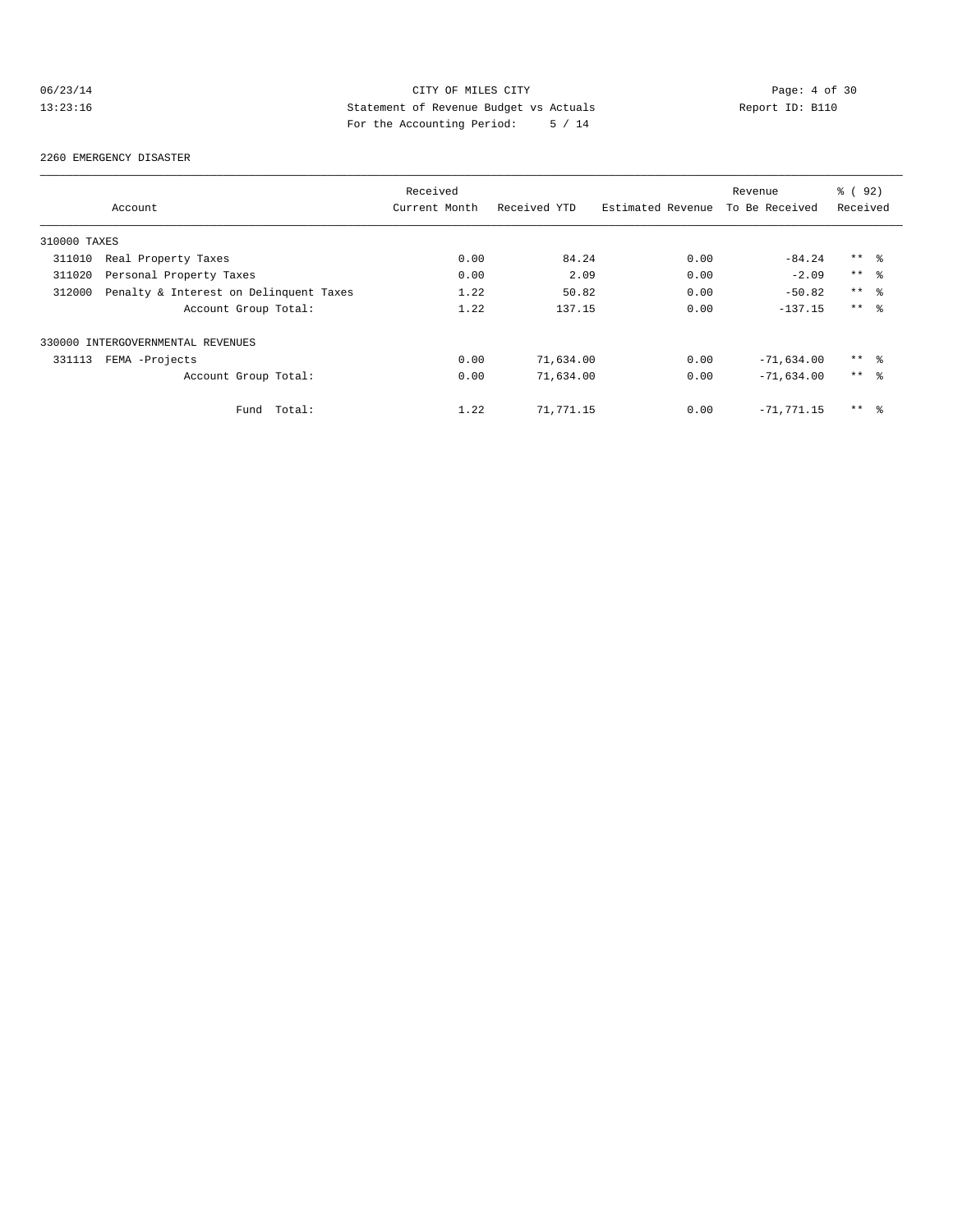# 06/23/14 CITY OF MILES CITY Page: 5 of 30 13:23:16 Statement of Revenue Budget vs Actuals Report ID: B110<br>Report ID: B110 For the Accounting Period: 5 / 14

#### 2270 Health

|                                        | Received      |              |                   | Revenue        | 8 (92)<br>Received |
|----------------------------------------|---------------|--------------|-------------------|----------------|--------------------|
| Account                                | Current Month | Received YTD | Estimated Revenue | To Be Received |                    |
| 340000 Charges for Services            |               |              |                   |                |                    |
| Health Inspection Fees<br>344030       | 85.00         | 410.00       | 15,000.00         | 14,590.00      | 3%                 |
| Account Group Total:                   | 85.00         | 410.00       | 15,000.00         | 14,590.00      | 3%                 |
| 380000 OTHER FINANCING SOURCES         |               |              |                   |                |                    |
| 383000<br>Interfund Operating Transfer | 0.00          | 30,000.00    | 30,000.00         | 0.00           | $100$ %            |
| Account Group Total:                   | 0.00          | 30,000.00    | 30,000.00         | 0.00           | $100*$             |
| Total:<br>Fund                         | 85.00         | 30,410.00    | 45,000.00         | 14,590.00      | 68 %               |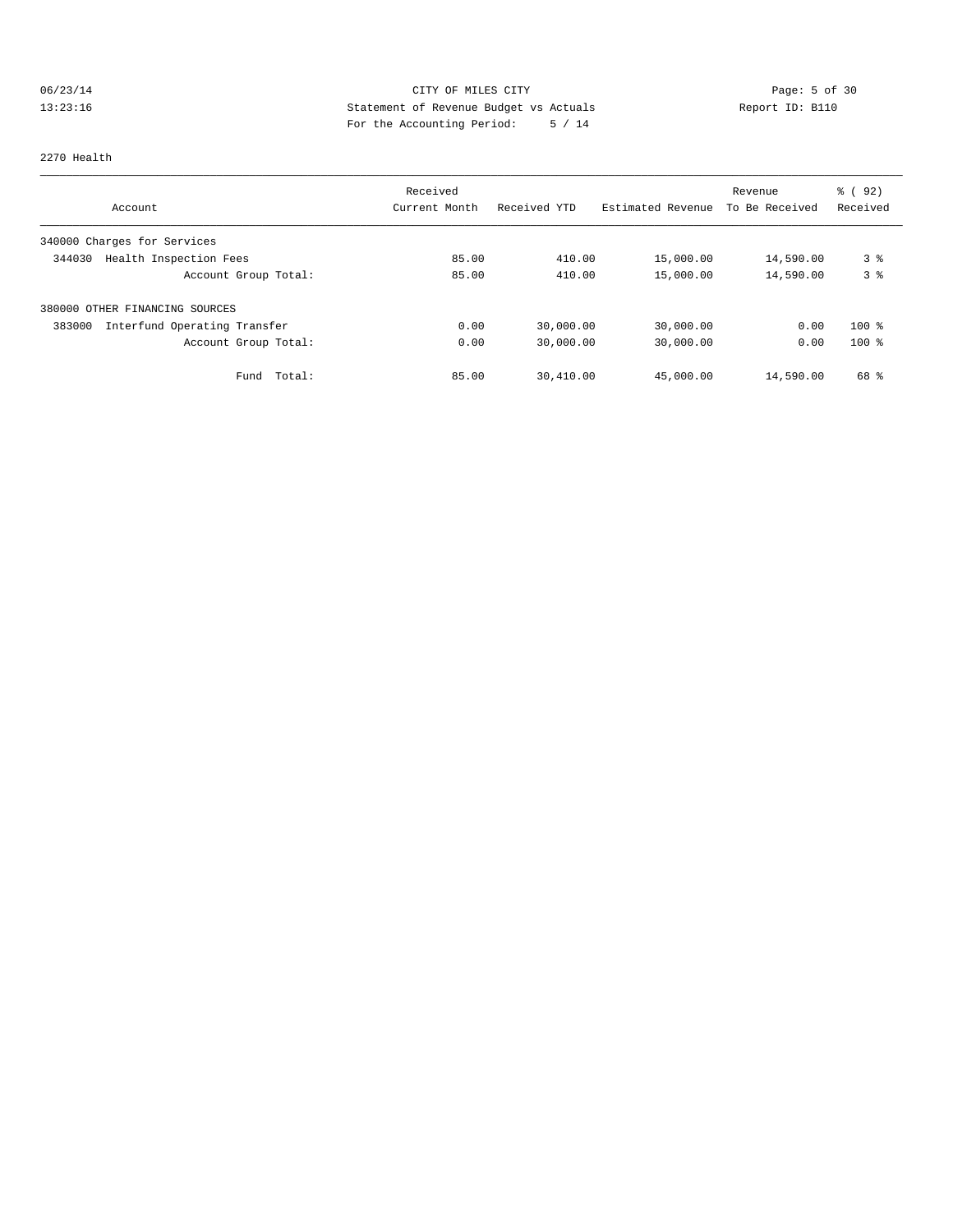# 06/23/14 CITY OF MILES CITY Page: 6 of 30<br>13:23:16 Statement of Revenue Budget vs Actuals Report ID: B110<br>Parths Accuming Dovial:  $\Gamma$ , 11 13:23:16 Statement of Revenue Budget vs Actuals Report ID: B110 For the Accounting Period: 5 / 14

2372 Permissive Medical Levy

|              | Account                                | Received<br>Current Month | Received YTD | Estimated Revenue | Revenue<br>To Be Received | % ( 92 )<br>Received |
|--------------|----------------------------------------|---------------------------|--------------|-------------------|---------------------------|----------------------|
| 310000 TAXES |                                        |                           |              |                   |                           |                      |
| 311010       | Real Property Taxes                    | 50,951.97                 | 135, 177. 45 | 91,209.00         | $-43,968,45$              | $148$ %              |
| 311020       | Personal Property Taxes                | 1,258.95                  | 1,920.74     | 2,545.00          | 624.26                    | 75 %                 |
| 312000       | Penalty & Interest on Delinquent Taxes | 4.27                      | 214.98       | 0.00              | $-214.98$                 | ** 응                 |
|              | Account Group Total:                   | 52, 215.19                | 137, 313.17  | 93,754.00         | $-43, 559, 17$            | $146$ %              |
|              | Total:<br>Fund                         | 52, 215.19                | 137, 313.17  | 93,754.00         | $-43, 559.17$             | $146$ %              |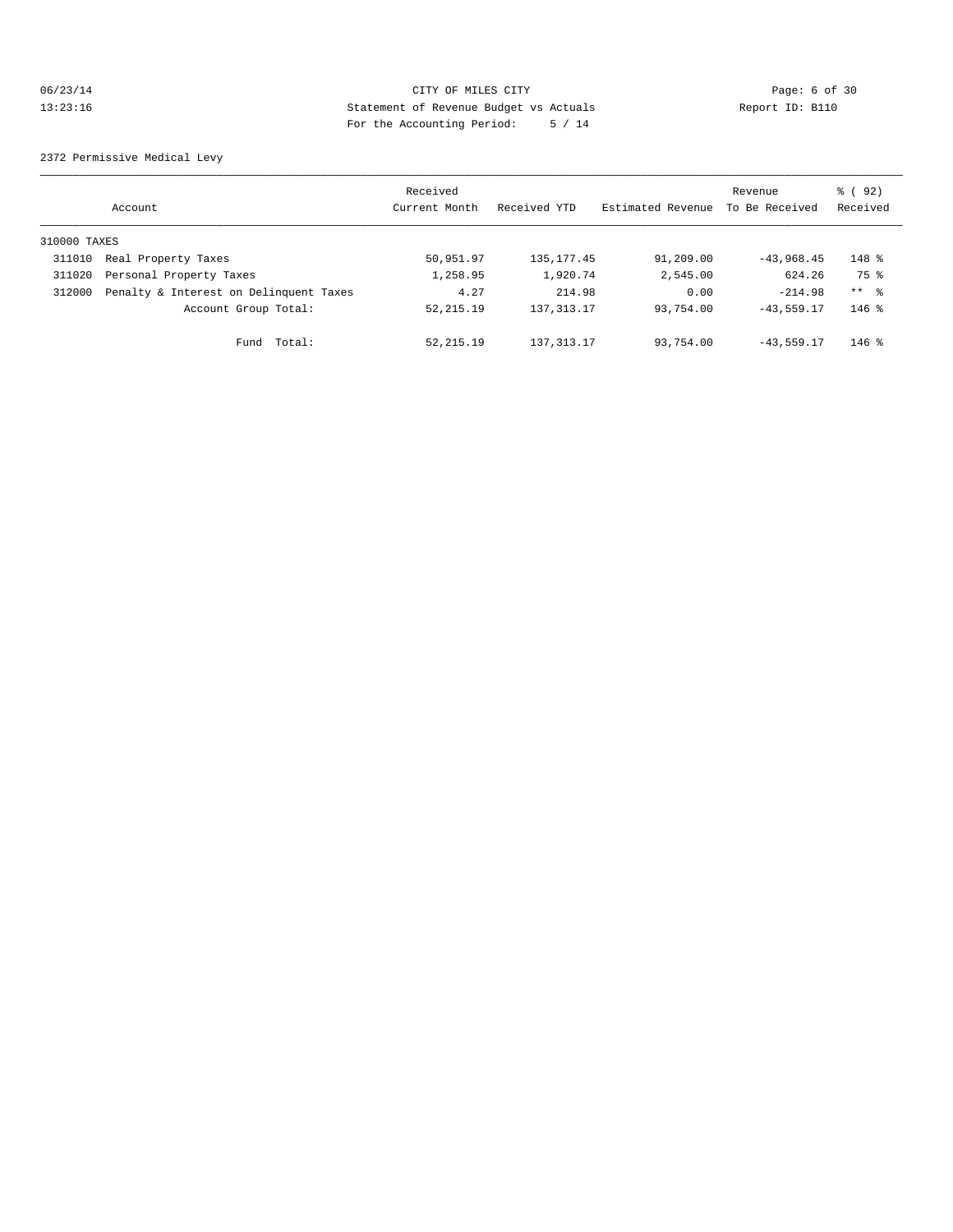# 06/23/14 CITY OF MILES CITY Page: 7 of 30<br>13:23:16 Statement of Revenue Budget vs Actuals Report ID: B110<br>Por the Accumular Deviced: 5 (11) Statement of Revenue Budget vs Actuals 13:23:16 Statement of Revenue Budget vs Actuals Report ID: B110 For the Accounting Period: 5 / 14

#### 2394 BUILDING CODE ENFORCEMENT

| Account                              | Received<br>Current Month | Received YTD | Estimated Revenue | Revenue<br>To Be Received | 8 (92)<br>Received  |
|--------------------------------------|---------------------------|--------------|-------------------|---------------------------|---------------------|
| 320000 LICENSES AND PERMITS          |                           |              |                   |                           |                     |
| Building & Related Permits<br>323010 | 13,397.89                 | 132,591.29   | 75,000.00         | $-57.591.29$              | $177$ $\approx$     |
| Account Group Total:                 | 13,397.89                 | 132,591.29   | 75,000.00         | $-57.591.29$              | $177$ $\frac{6}{5}$ |
| Fund Total:                          | 13,397.89                 | 132,591.29   | 75,000.00         | $-57.591.29$              | $177$ $\approx$     |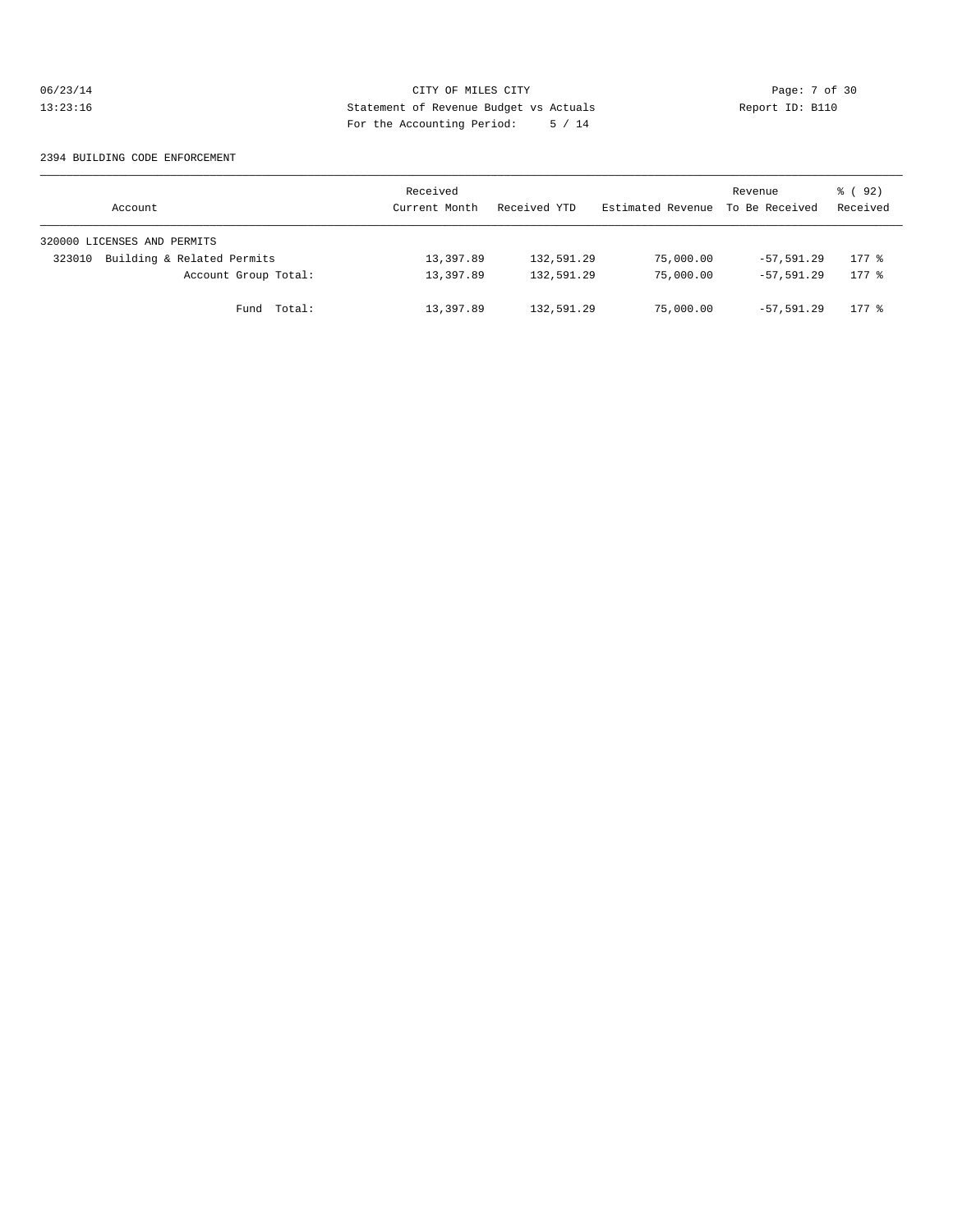# 06/23/14 CITY OF MILES CITY Page: 8 of 30<br>13:23:16 Statement of Revenue Budget vs Actuals Report ID: B110<br>Por the Accumular Deviced: C. (11) 13:23:16 Statement of Revenue Budget vs Actuals Report ID: B110 For the Accounting Period: 5 / 14

2400 LTG M D#165-(Gen City)

|        |                                          | Received      |              |                   | Revenue        | % ( 92 )           |
|--------|------------------------------------------|---------------|--------------|-------------------|----------------|--------------------|
|        | Account                                  | Current Month | Received YTD | Estimated Revenue | To Be Received | Received           |
|        | 360000 MISCELLANEOUS REVENUE             |               |              |                   |                |                    |
| 363010 | Maintenance Assessments                  | 43, 478. 21   | 148,738.42   | 149,556.00        | 817.58         | $99*$              |
| 363040 | Penalty & Interest on Deling Assessments | 17.42         | 1,375.81     | 500.00            | $-875.81$      | $275$ $%$          |
|        | Account Group Total:                     | 43, 495.63    | 150, 114.23  | 150,056.00        | $-58.23$       | $100$ %            |
|        | 370000 INVESTMENT EARNINGS               |               |              |                   |                |                    |
| 371010 | Investment Earnings                      | 4.85          | 56.55        | 100.00            | 43.45          | $57$ $\frac{6}{3}$ |
|        | Account Group Total:                     | 4.85          | 56.55        | 100.00            | 43.45          | 57 <sup>8</sup>    |
|        | Total:<br>Fund                           | 43,500.48     | 150,170.78   | 150, 156.00       | $-14.78$       | $100*$             |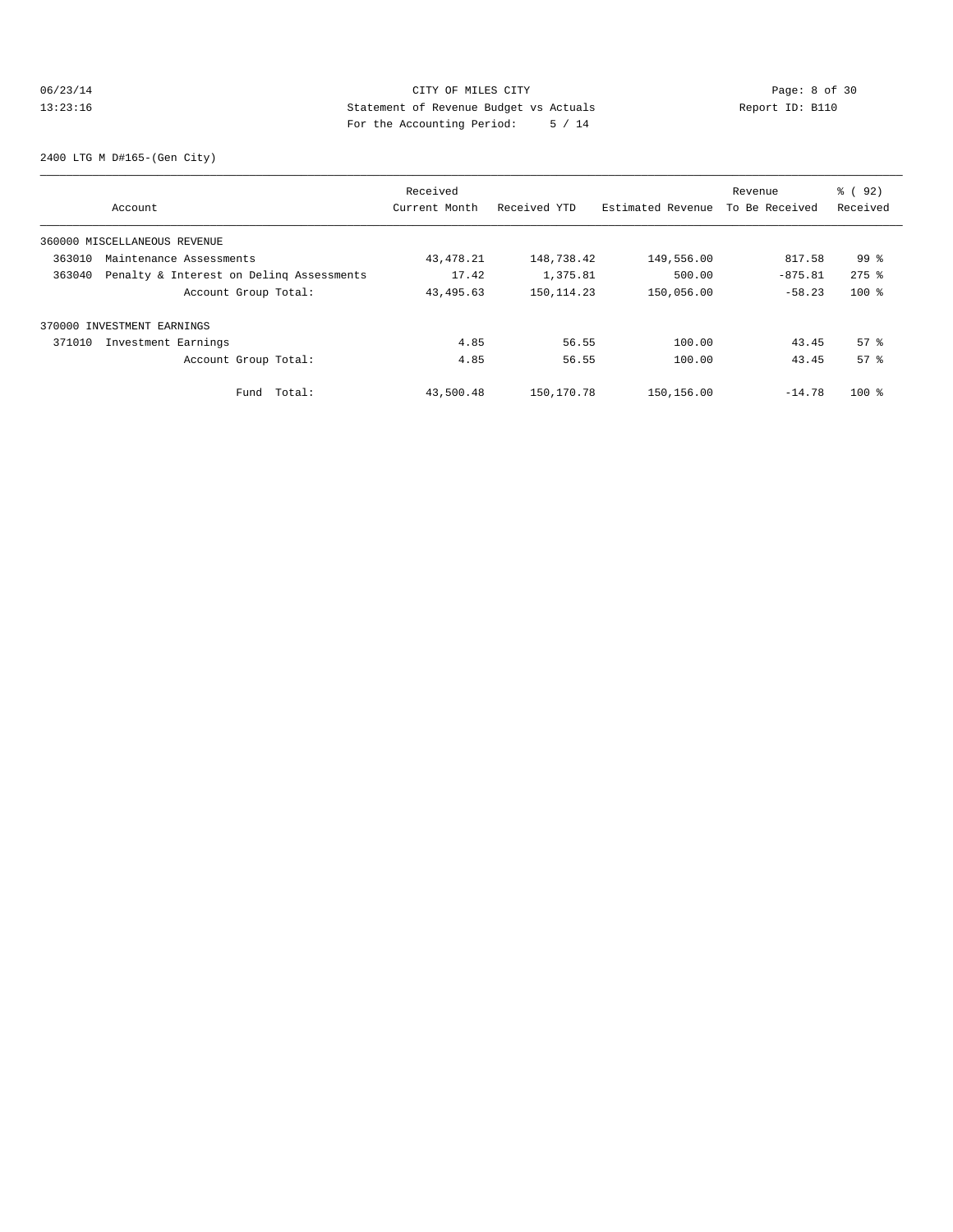# 06/23/14 CITY OF MILES CITY CHES CITY Page: 9 of 30<br>13:23:16 Statement of Revenue Budget vs Actuals Report ID: B110<br>2011 Pay the Accumulation Period: F. (14 13:23:16 Statement of Revenue Budget vs Actuals Report ID: B110 For the Accounting Period: 5 / 14

2420 LTG M D#167-(MilesAddn Etc)

|        |                                          | Received      |              |                   | Revenue        | $\frac{6}{6}$ (92) |
|--------|------------------------------------------|---------------|--------------|-------------------|----------------|--------------------|
|        | Account                                  | Current Month | Received YTD | Estimated Revenue | To Be Received | Received           |
|        | 360000 MISCELLANEOUS REVENUE             |               |              |                   |                |                    |
| 363010 | Maintenance Assessments                  | 9,597.79      | 26,801.68    | 27,235.00         | 433.32         | 98 %               |
| 363040 | Penalty & Interest on Deling Assessments | 3.84          | 260.01       | 100.00            | $-160.01$      | $260$ %            |
|        | Account Group Total:                     | 9,601.63      | 27,061.69    | 27,335.00         | 273.31         | 99 <sup>8</sup>    |
|        | 370000 INVESTMENT EARNINGS               |               |              |                   |                |                    |
| 371010 | Investment Earnings                      | 0.81          | 11.35        | 0.00              | $-11.35$       | ** 왕               |
|        | Account Group Total:                     | 0.81          | 11.35        | 0.00              | $-11.35$       | $***$ %            |
|        | Total:<br>Fund                           | 9,602.44      | 27,073.04    | 27,335.00         | 261.96         | 99 <sup>8</sup>    |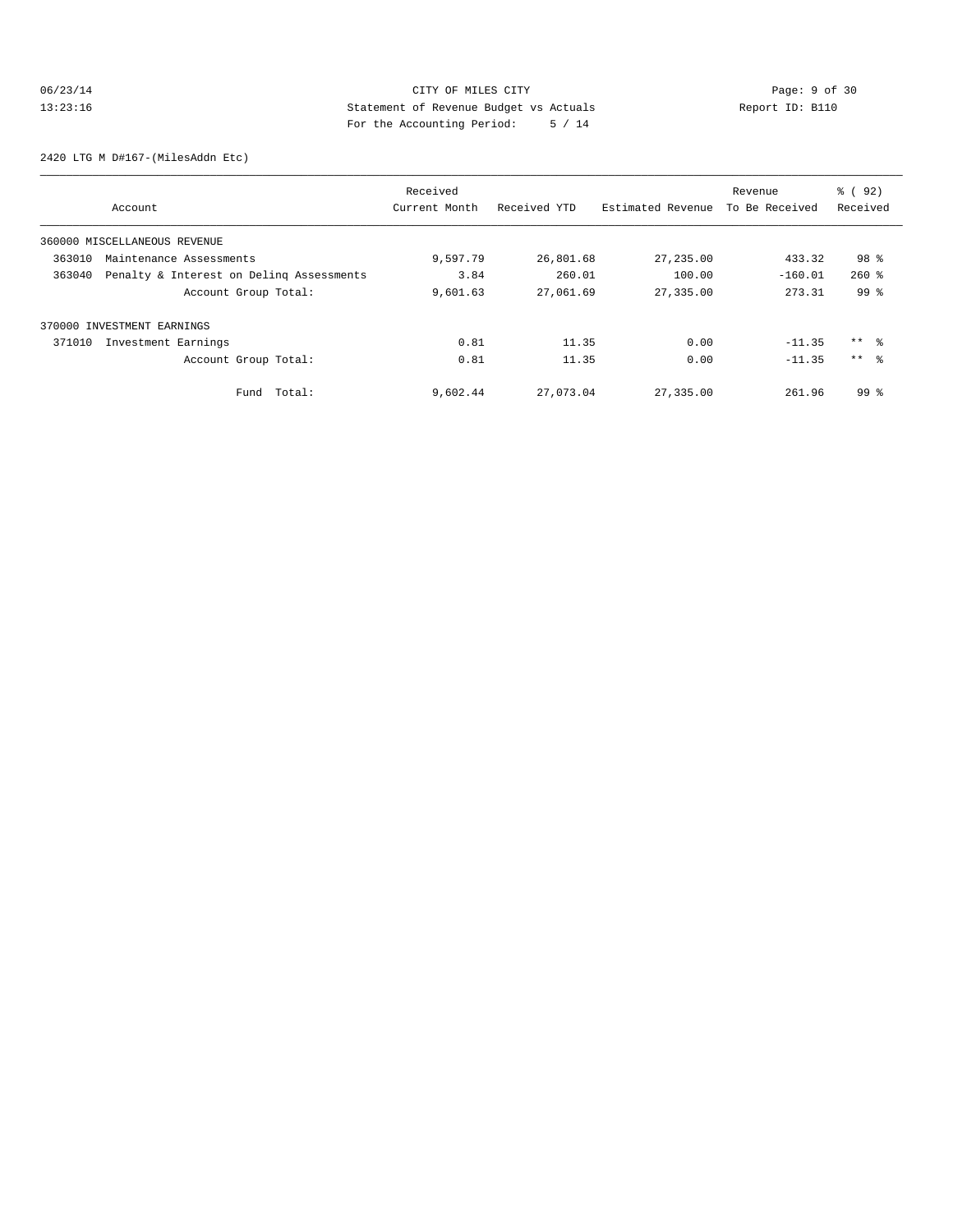# 06/23/14 Page: 10 of 30 13:23:16 Statement of Revenue Budget vs Actuals Report ID: B110<br>Report ID: B110 For the Accounting Period: 5 / 14

2430 LTG M D#171-(Balsam Est)

|                                                    | Received      |              | Revenue           |                | $\frac{6}{6}$ (92) |
|----------------------------------------------------|---------------|--------------|-------------------|----------------|--------------------|
| Account                                            | Current Month | Received YTD | Estimated Revenue | To Be Received | Received           |
| 360000 MISCELLANEOUS REVENUE                       |               |              |                   |                |                    |
| 363010<br>Maintenance Assessments                  | 973.45        | 2,507.80     | 2,604.00          | 96.20          | 96 <sup>8</sup>    |
| Penalty & Interest on Deling Assessments<br>363040 | 0.39          | 3.40         | 0.00              | $-3.40$        | $***$ $ -$         |
| Account Group Total:                               | 973.84        | 2,511.20     | 2,604.00          | 92.80          | 96 <sup>°</sup>    |
| 370000 INVESTMENT EARNINGS                         |               |              |                   |                |                    |
| 371010<br>Investment Earnings                      | 0.09          | 0.88         | 0.00              | $-0.88$        | $***$ %            |
| Account Group Total:                               | 0.09          | 0.88         | 0.00              | $-0.88$        | $***$ $\approx$    |
| Total:<br>Fund                                     | 973.93        | 2,512.08     | 2,604.00          | 91.92          | 96 <sup>8</sup>    |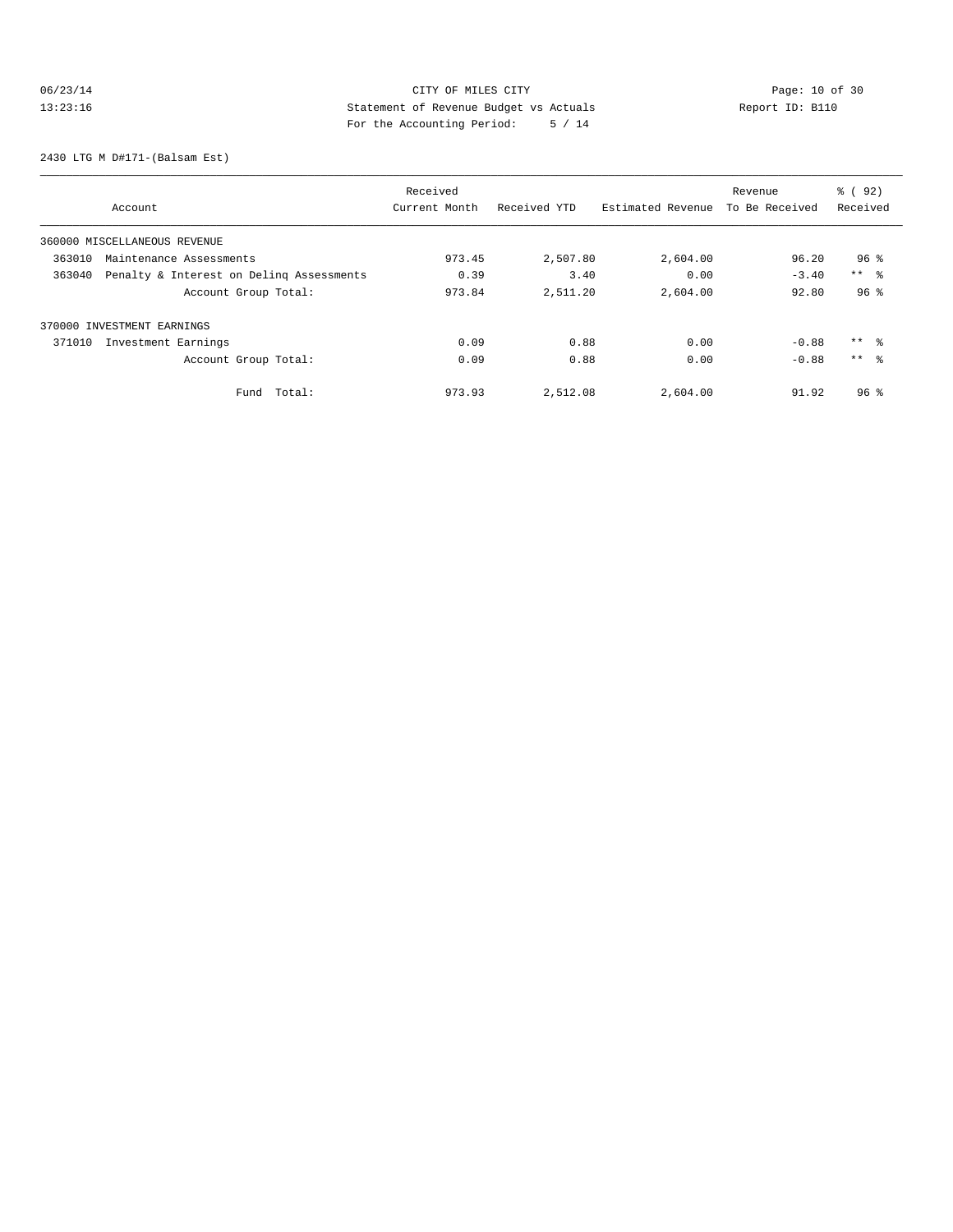# 06/23/14 Page: 11 of 30 13:23:16 Statement of Revenue Budget vs Actuals Report ID: B110 For the Accounting Period: 5 / 14

2440 LTG M D#172-(Main Str)

|        |                                          | Received      |              |                   | Revenue        | $\frac{6}{6}$ (92) |
|--------|------------------------------------------|---------------|--------------|-------------------|----------------|--------------------|
|        | Account                                  | Current Month | Received YTD | Estimated Revenue | To Be Received | Received           |
|        | 360000 MISCELLANEOUS REVENUE             |               |              |                   |                |                    |
| 363010 | Maintenance Assessments                  | 2,525.88      | 8,751.73     | 8,393.00          | $-358.73$      | $104$ %            |
| 363040 | Penalty & Interest on Deling Assessments | 1.01          | 150.82       | 100.00            | $-50.82$       | $151$ %            |
|        | Account Group Total:                     | 2,526.89      | 8,902.55     | 8,493.00          | $-409.55$      | $105$ %            |
|        | 370000 INVESTMENT EARNINGS               |               |              |                   |                |                    |
| 371010 | Investment Earnings                      | 0.82          | 13.52        | 50.00             | 36.48          | 278                |
|        | Account Group Total:                     | 0.82          | 13.52        | 50.00             | 36.48          | 278                |
|        | Fund Total:                              | 2.527.71      | 8,916.07     | 8,543.00          | $-373.07$      | $104$ %            |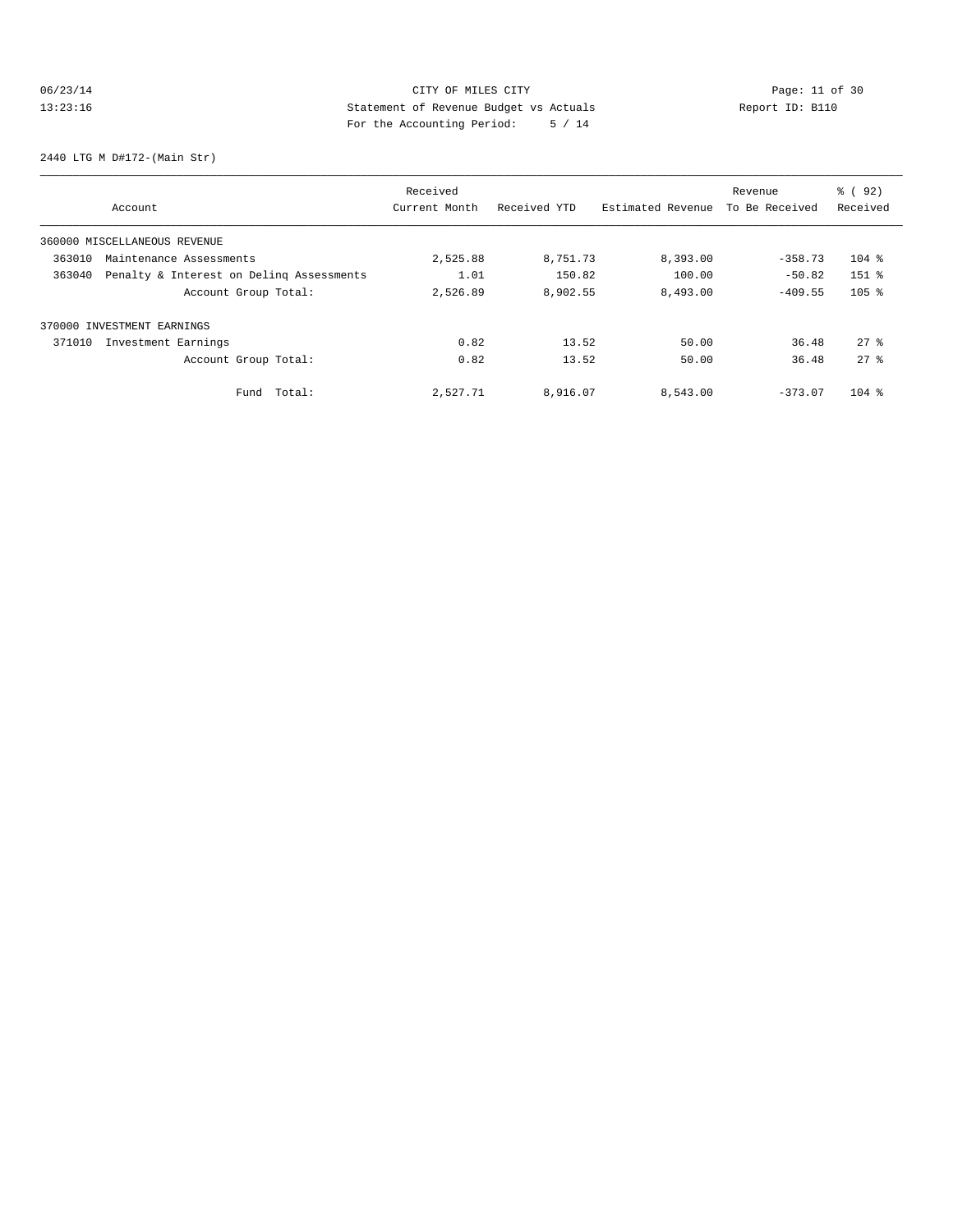# 06/23/14 Page: 12 of 30<br>13:23:16 CITY OF MILES CITY Page: 12 of 30<br>13:23:16 Statement of Revenue Budget vs Actuals<br>For the Accounting Dominal: E. (14 13:23:16 Statement of Revenue Budget vs Actuals Report ID: B110 For the Accounting Period: 5 / 14

2450 LTG M D#195-(SG-Trico)

|        |                                          | Received      |              |                   | Revenue        | % ( 92)    |
|--------|------------------------------------------|---------------|--------------|-------------------|----------------|------------|
|        | Account                                  | Current Month | Received YTD | Estimated Revenue | To Be Received | Received   |
|        | 360000 MISCELLANEOUS REVENUE             |               |              |                   |                |            |
| 363010 | Maintenance Assessments                  | 2,238.25      | 5,706.85     | 6,114.00          | 407.15         | $93$ $%$   |
| 363040 | Penalty & Interest on Deling Assessments | 0.90          | 7.37         | 0.00              | $-7.37$        | $***$ $ -$ |
|        | Account Group Total:                     | 2,239.15      | 5,714.22     | 6,114.00          | 399.78         | $93$ $%$   |
|        | 370000 INVESTMENT EARNINGS               |               |              |                   |                |            |
| 371010 | Investment Earnings                      | 0.06          | 1.17         | 0.00              | $-1.17$        | $***$ 8    |
|        | Account Group Total:                     | 0.06          | 1.17         | 0.00              | $-1.17$        | $***$ 8    |
|        | Fund Total:                              | 2,239.21      | 5,715.39     | 6.114.00          | 398.61         | $93$ $%$   |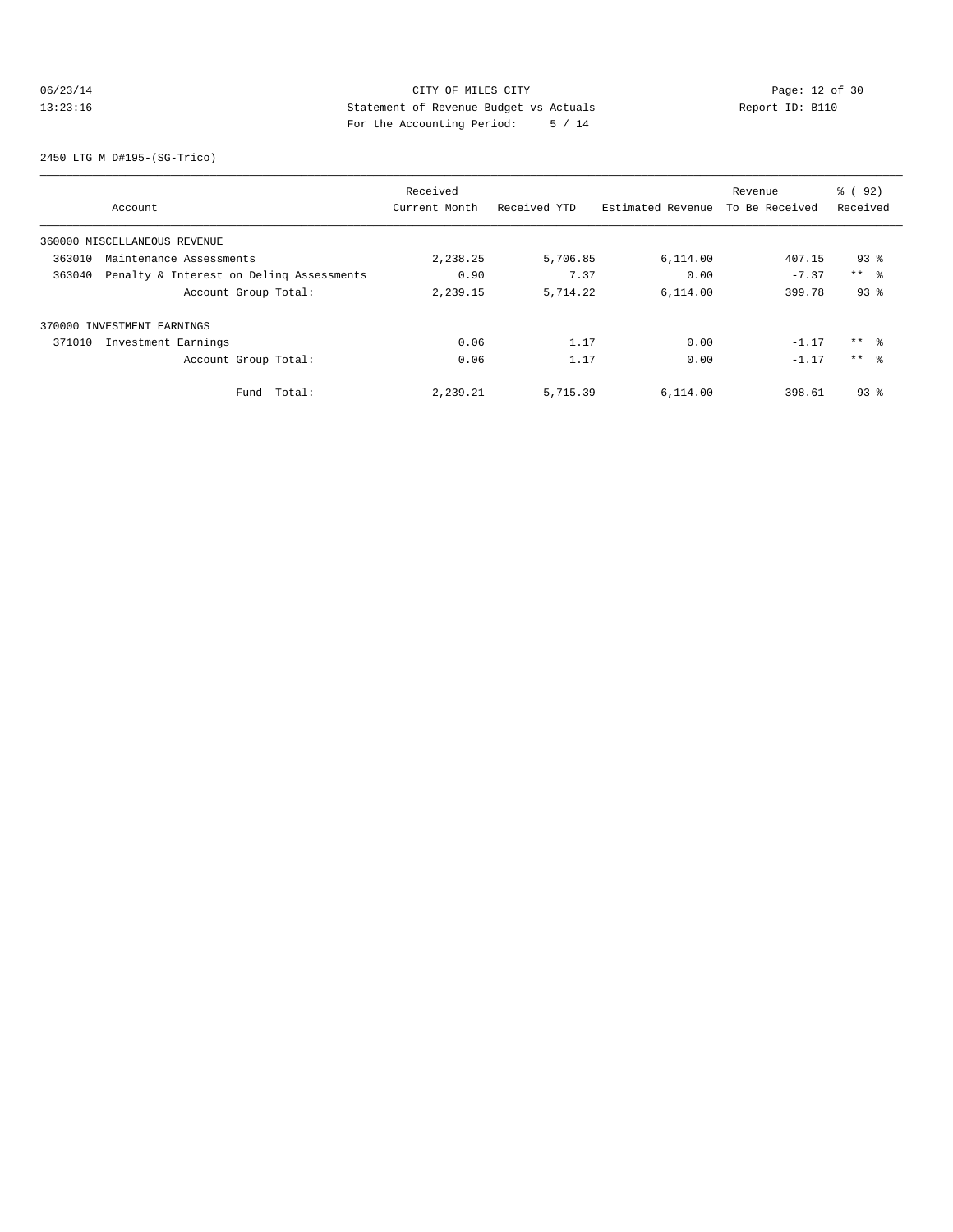# 06/23/14 Page: 13 of 30 13:23:16 Statement of Revenue Budget vs Actuals Report ID: B110<br>Report ID: B110 For the Accounting Period: 5 / 14

2470 LTG M D#202-(SG-MDU&NV)

|        |                                          | Received      |              |                   | Revenue        | % ( 92)  |
|--------|------------------------------------------|---------------|--------------|-------------------|----------------|----------|
|        | Account                                  | Current Month | Received YTD | Estimated Revenue | To Be Received | Received |
|        | 360000 MISCELLANEOUS REVENUE             |               |              |                   |                |          |
| 363010 | Maintenance Assessments                  | 2,668.38      | 7,604.44     | 7,615.00          | 10.56          | $100*$   |
| 363040 | Penalty & Interest on Deling Assessments | 1.07          | 42.54        | 10.00             | $-32.54$       | $425$ %  |
|        | Account Group Total:                     | 2,669.45      | 7,646.98     | 7,625.00          | $-21.98$       | $100*$   |
|        | 370000 INVESTMENT EARNINGS               |               |              |                   |                |          |
| 371010 | Investment Earnings                      | 0.19          | 1.96         | 0.00              | $-1.96$        | $***$ 8  |
|        | Account Group Total:                     | 0.19          | 1.96         | 0.00              | $-1.96$        | $***$ 8  |
|        | Fund Total:                              | 2,669.64      | 7,648.94     | 7,625.00          | $-23.94$       | $100*$   |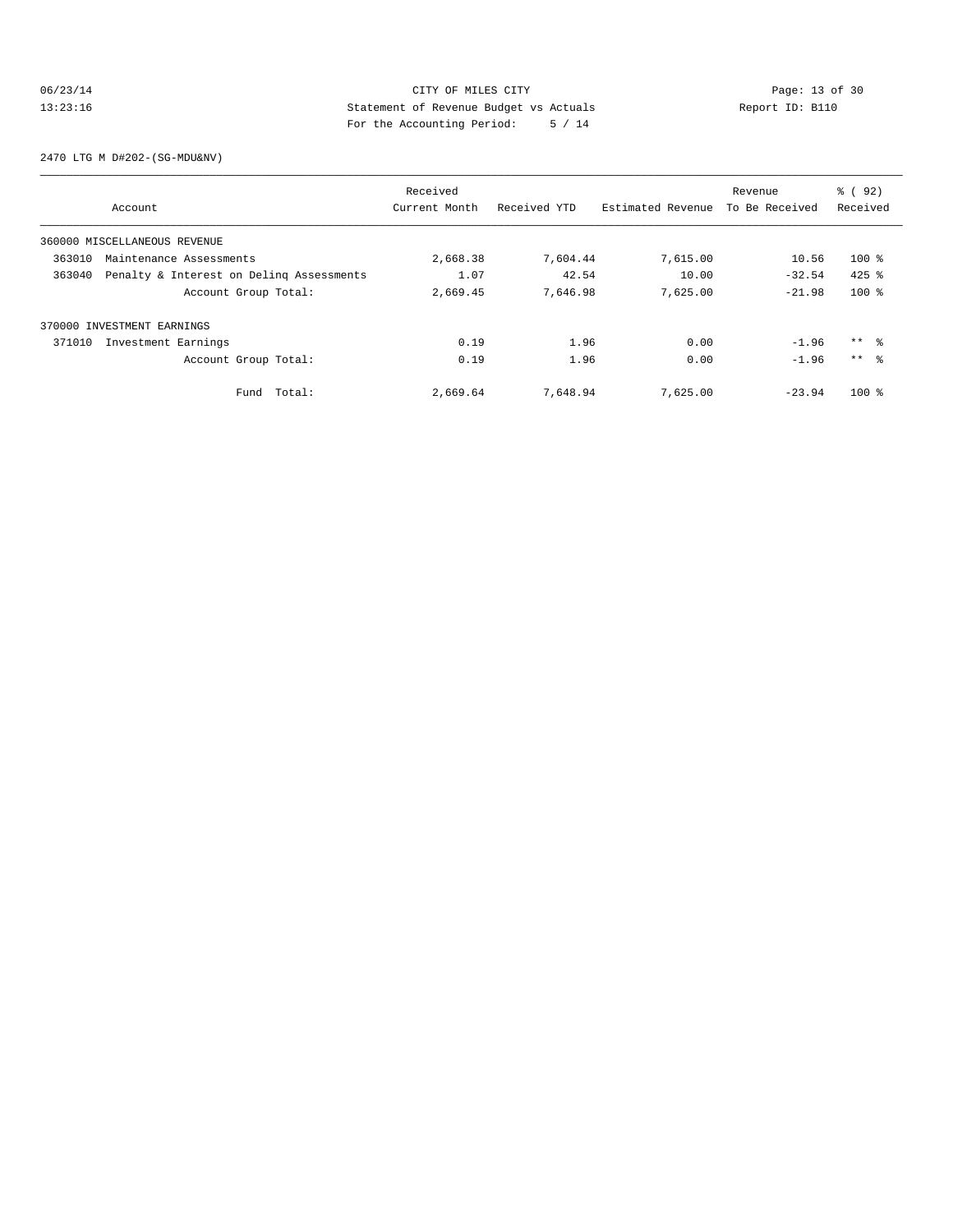# 06/23/14 Page: 14 of 30<br>13:23:16 CITY OF MILES CITY Page: 14 of 30<br>13:23:16 Statement of Revenue Budget vs Actuals<br>For the Accounting Positeir Positeir (14 13:23:16 Statement of Revenue Budget vs Actuals Report ID: B110 For the Accounting Period: 5 / 14

2480 LTG M M#173-(Milestown Estates)

|        |                                          | Received      |              |                   | Revenue        | $\frac{6}{6}$ (92) |
|--------|------------------------------------------|---------------|--------------|-------------------|----------------|--------------------|
|        | Account                                  | Current Month | Received YTD | Estimated Revenue | To Be Received | Received           |
|        | 360000 MISCELLANEOUS REVENUE             |               |              |                   |                |                    |
| 363010 | Maintenance Assessments                  | 78.19         | 877.64       | 794.00            | $-83.64$       | $111*$             |
| 363040 | Penalty & Interest on Deling Assessments | 0.03          | 14.86        | 0.00              | $-14.86$       | $***$ %            |
|        | Account Group Total:                     | 78.22         | 892.50       | 794.00            | $-98.50$       | $112*$             |
|        | 370000 INVESTMENT EARNINGS               |               |              |                   |                |                    |
| 371010 | Investment Earnings                      | 0.23          | 1.53         | 0.00              | $-1.53$        | $***$ $\approx$    |
|        | Account Group Total:                     | 0.23          | 1.53         | 0.00              | $-1.53$        | $***$ %            |
|        | Total:<br>Fund                           | 78.45         | 894.03       | 794.00            | $-100.03$      | $113*$             |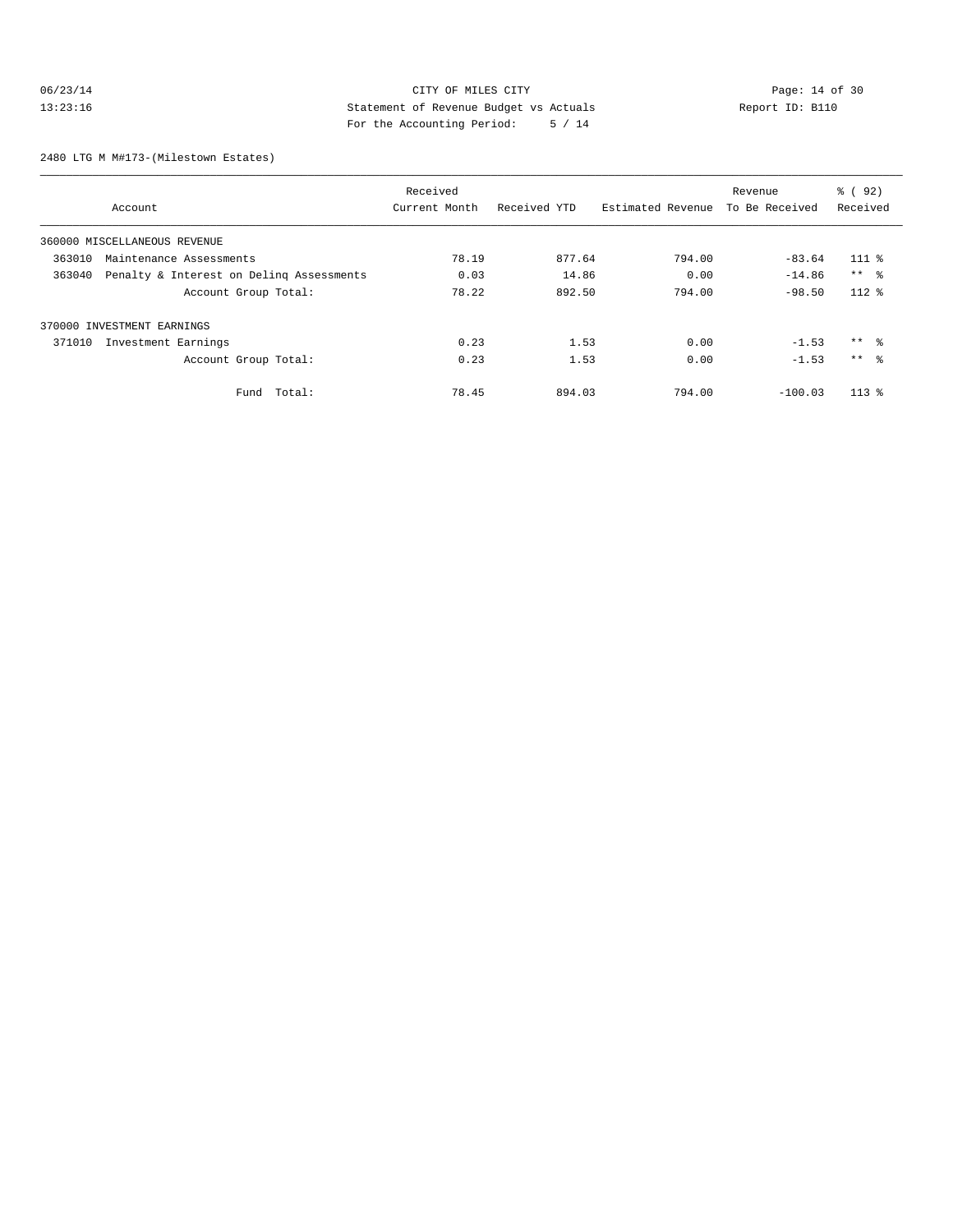# 06/23/14 Page: 15 of 30 13:23:16 Statement of Revenue Budget vs Actuals Report ID: B110<br>Report ID: B110 For the Accounting Period: 5 / 14

2510 STR MAINT DIST #204

| Account                                            | Received<br>Current Month | Received YTD | Estimated Revenue | Revenue<br>To Be Received | % ( 92 )<br>Received |
|----------------------------------------------------|---------------------------|--------------|-------------------|---------------------------|----------------------|
| 360000 MISCELLANEOUS REVENUE                       |                           |              |                   |                           |                      |
| 363010<br>Maintenance Assessments                  | 310,176.07                | 945, 453.25  | 963, 243.00       | 17,789.75                 | 98 %                 |
| 363040<br>Penalty & Interest on Deling Assessments | 124.25                    | 5,664.42     | 1,000.00          | $-4,664.42$               | 566 %                |
| Account Group Total:                               | 310,300.32                | 951, 117.67  | 964, 243.00       | 13, 125. 33               | 99 <sup>°</sup>      |
| 370000 INVESTMENT EARNINGS                         |                           |              |                   |                           |                      |
| Investment Earnings<br>371010                      | 64.88                     | 540.20       | 400.00            | $-140.20$                 | $135$ $%$            |
| Account Group Total:                               | 64.88                     | 540.20       | 400.00            | $-140.20$                 | $135$ $%$            |
| 380000<br>OTHER FINANCING SOURCES                  |                           |              |                   |                           |                      |
| 383000<br>Interfund Operating Transfer             | 0.00                      | 0.00         | 90,633.00         | 90,633.00                 | 0 <sup>8</sup>       |
| Account Group Total:                               | 0.00                      | 0.00         | 90,633.00         | 90,633.00                 | 0 <sup>8</sup>       |
| Total:<br>Fund                                     | 310, 365.20               | 951,657.87   | 1,055,276.00      | 103,618.13                | $90*$                |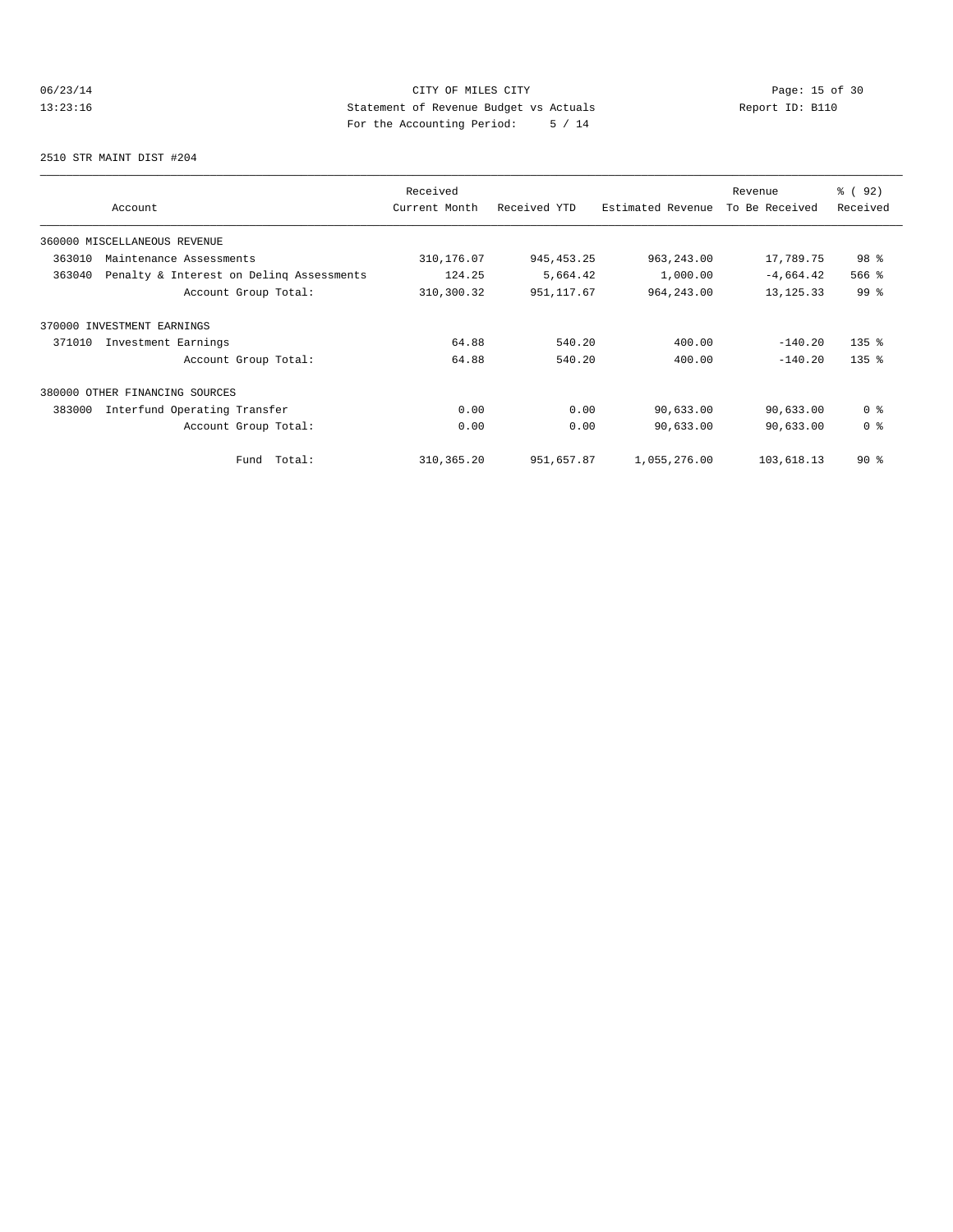# 06/23/14 Page: 16 of 30 13:23:16 Statement of Revenue Budget vs Actuals Report ID: B110<br>Report ID: B110 For the Accounting Period: 5 / 14

2520 STR MAINT DIST #205

| Account                                            | Received<br>Current Month | Received YTD | Estimated Revenue | Revenue<br>To Be Received | % ( 92 )<br>Received |
|----------------------------------------------------|---------------------------|--------------|-------------------|---------------------------|----------------------|
| 360000 MISCELLANEOUS REVENUE                       |                           |              |                   |                           |                      |
| 363010<br>Maintenance Assessments                  | 59,298.47                 | 261,589.92   | 258,450.00        | $-3, 139.92$              | $101$ %              |
| 363040<br>Penalty & Interest on Deling Assessments | 23.75                     | 3, 247. 72   | 1,000.00          | $-2, 247, 72$             | $325$ $%$            |
| Account Group Total:                               | 59, 322. 22               | 264,837.64   | 259,450.00        | $-5,387.64$               | $102$ %              |
| 370000 INVESTMENT EARNINGS                         |                           |              |                   |                           |                      |
| Investment Earnings<br>371010                      | 51.60                     | 319.69       | 400.00            | 80.31                     | $80*$                |
| Account Group Total:                               | 51.60                     | 319.69       | 400.00            | 80.31                     | $80*$                |
| 380000<br>OTHER FINANCING SOURCES                  |                           |              |                   |                           |                      |
| 383000<br>Interfund Operating Transfer             | 0.00                      | 0.00         | 90,633.00         | 90,633.00                 | 0 <sup>8</sup>       |
| Account Group Total:                               | 0.00                      | 0.00         | 90,633.00         | 90,633.00                 | 0 <sup>8</sup>       |
| Total:<br>Fund                                     | 59, 373.82                | 265, 157.33  | 350,483.00        | 85, 325.67                | 76 %                 |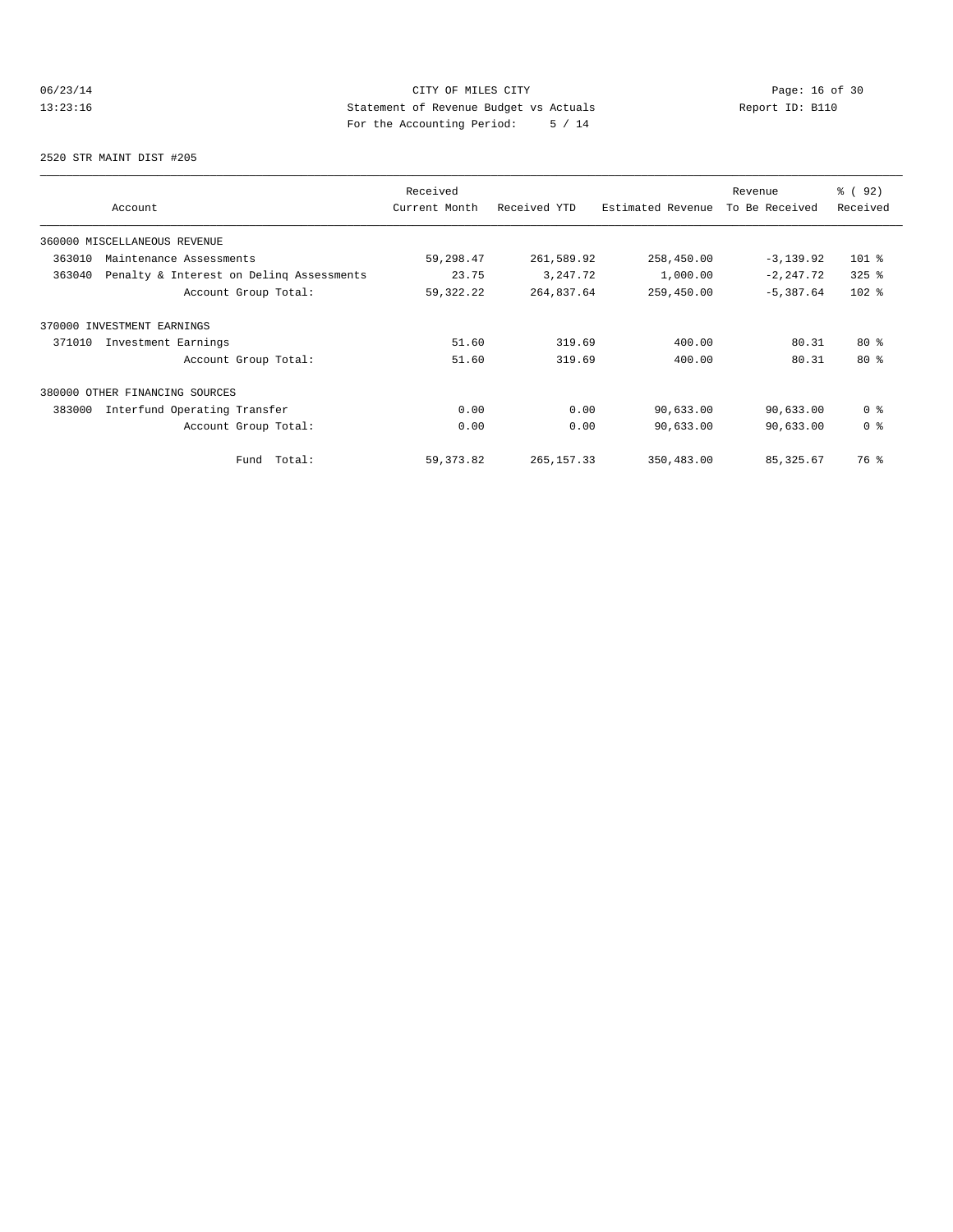# 06/23/14 Page: 17 of 30 13:23:16 Statement of Revenue Budget vs Actuals Report ID: B110 For the Accounting Period: 5 / 14

2540 STR MAINT DIST#207-(MILESTOWN ESTATES)

|        |                                          | Received      |              |                   | Revenue        | $\frac{6}{6}$ (92) |
|--------|------------------------------------------|---------------|--------------|-------------------|----------------|--------------------|
|        | Account                                  | Current Month | Received YTD | Estimated Revenue | To Be Received | Received           |
|        | 360000 MISCELLANEOUS REVENUE             |               |              |                   |                |                    |
| 363010 | Maintenance Assessments                  | 415.31        | 4,294.06     | 4,216.00          | $-78.06$       | $102$ %            |
| 363040 | Penalty & Interest on Deling Assessments | 0.17          | 170.10       | 0.00              | $-170.10$      | $***$ $ -$         |
|        | Account Group Total:                     | 415.48        | 4,464.16     | 4,216.00          | $-248.16$      | $106$ %            |
|        | 370000 INVESTMENT EARNINGS               |               |              |                   |                |                    |
| 371010 | Investment Earnings                      | 0.50          | 3.35         | 0.00              | $-3.35$        | ** 왕               |
|        | Account Group Total:                     | 0.50          | 3.35         | 0.00              | $-3.35$        | $***$ $\approx$    |
|        | Fund Total:                              | 415.98        | 4,467.51     | 4,216.00          | $-251.51$      | $106$ %            |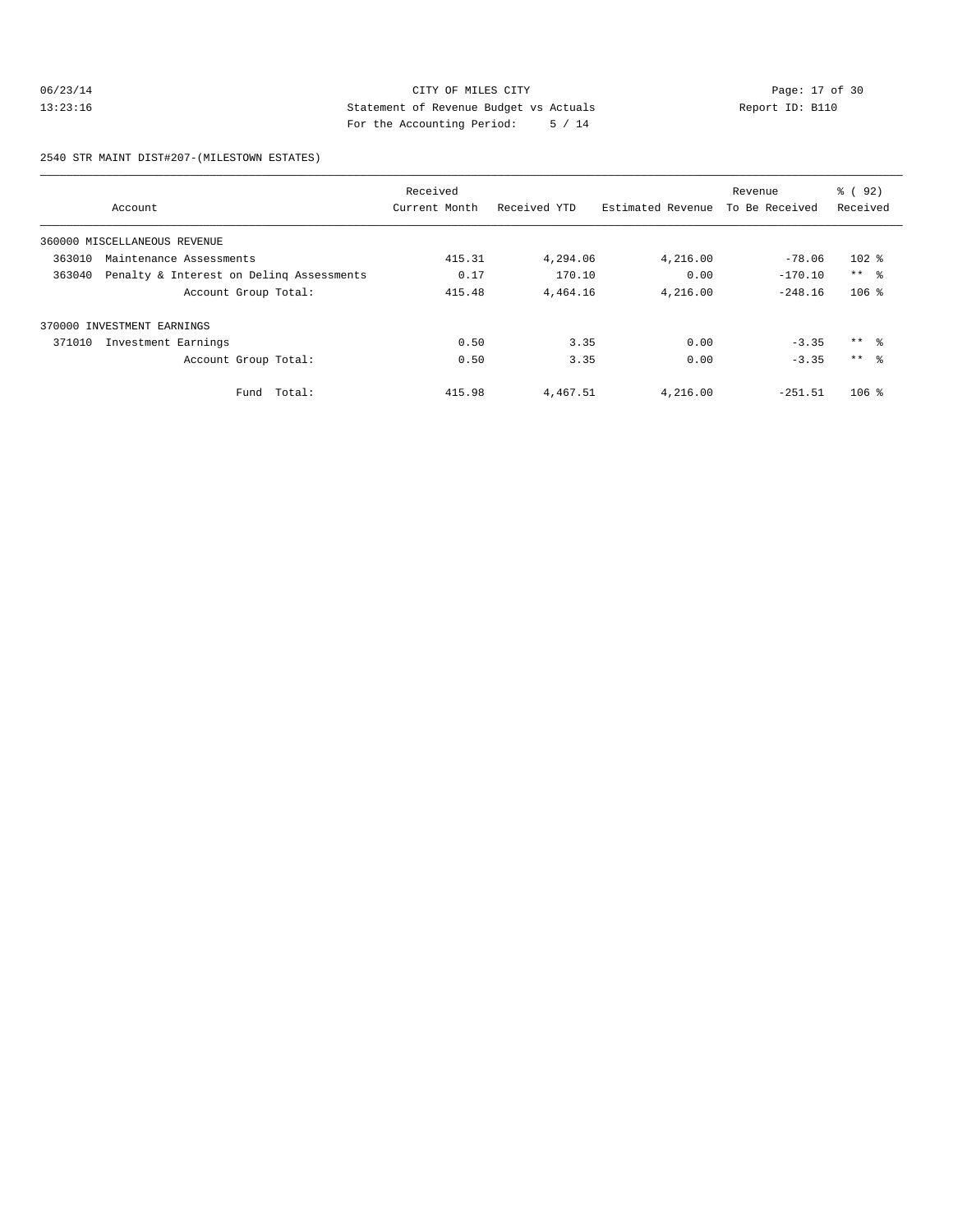# 06/23/14 Page: 18 of 30 13:23:16 Statement of Revenue Budget vs Actuals Report ID: B110 For the Accounting Period: 5 / 14

2820 GAS TAX

| Account                              | Received<br>Current Month | Received YTD | Estimated Revenue | Revenue<br>To Be Received | 8 (92)<br>Received |
|--------------------------------------|---------------------------|--------------|-------------------|---------------------------|--------------------|
| 330000 INTERGOVERNMENTAL REVENUES    |                           |              |                   |                           |                    |
| Gasoline Tax Apportionment<br>335040 | 15,182.32                 | 167,005.57   | 182,188.00        | 15,182.43                 | $92$ $%$           |
| Account Group Total:                 | 15,182.32                 | 167,005.57   | 182,188.00        | 15,182.43                 | $92$ $%$           |
| Fund Total:                          | 15,182.32                 | 167,005.57   | 182,188.00        | 15,182.43                 | $92$ %             |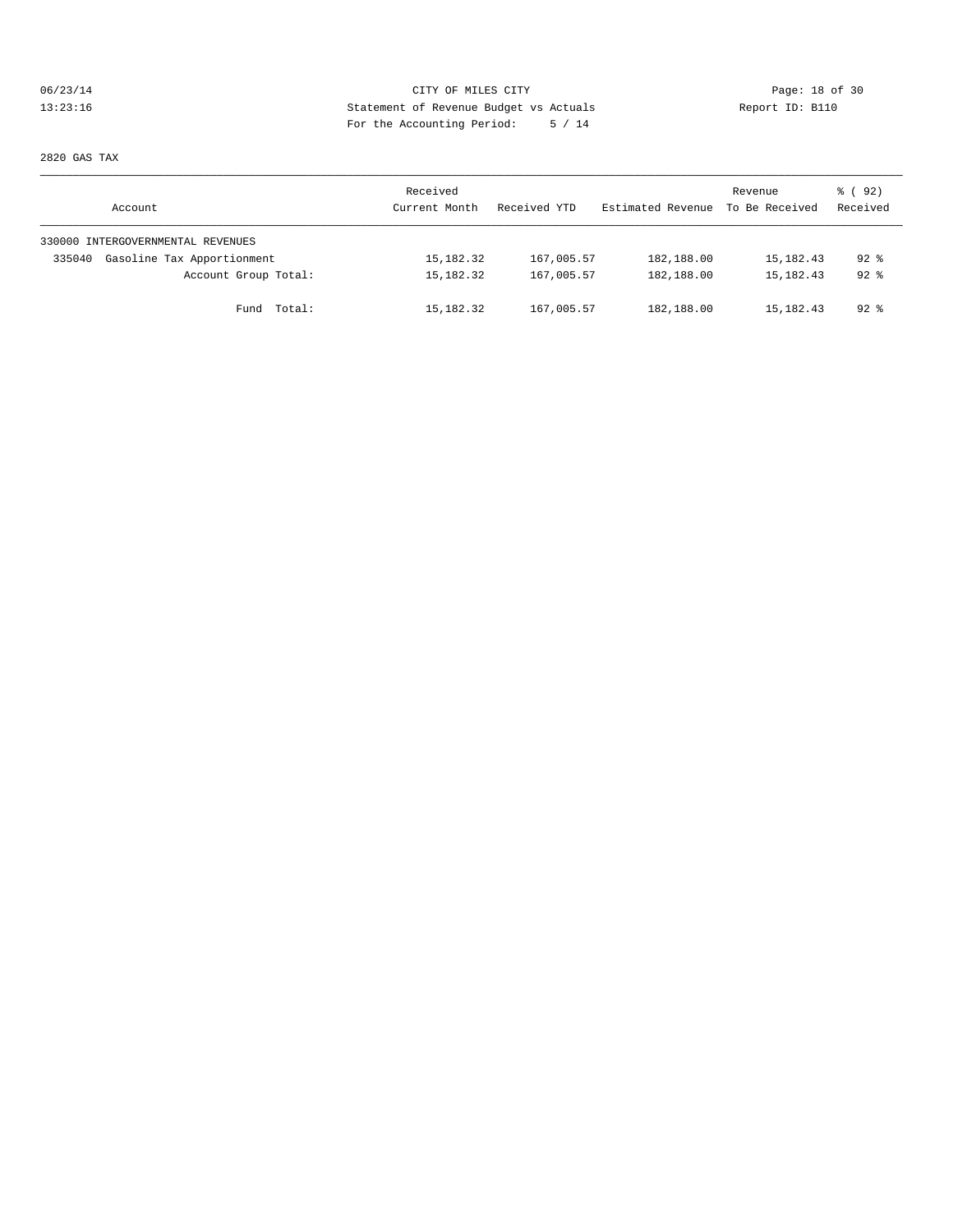# 06/23/14 CITY OF MILES CITY Page: 19 of 30 13:23:16 Statement of Revenue Budget vs Actuals Report ID: B110 For the Accounting Period: 5 / 14

#### 2850 911 EMERGENCY

|        |                                   |        | Received      |              |                   | Revenue        | % ( 92 )        |
|--------|-----------------------------------|--------|---------------|--------------|-------------------|----------------|-----------------|
|        | Account                           |        | Current Month | Received YTD | Estimated Revenue | To Be Received | Received        |
|        | 330000 INTERGOVERNMENTAL REVENUES |        |               |              |                   |                |                 |
| 335080 | Basic 911 Funds                   |        | 15,529.63     | 62,849.11    | 65,244.00         | 2,394.89       | 96 <sup>°</sup> |
| 335081 | Enhanced 911 Funds                |        | 15,529.63     | 62,849.11    | 65,244.00         | 2,394.89       | 96 <sup>°</sup> |
| 335082 | 911 - WIRELESS FUNDS              |        | 18,831.17     | 105,834.20   | 78,217.00         | $-27,617.20$   | $135$ $%$       |
|        | Account Group Total:              |        | 49,890.43     | 231,532.42   | 208,705.00        | $-22.827.42$   | $111$ %         |
|        | 370000 INVESTMENT EARNINGS        |        |               |              |                   |                |                 |
| 371010 | Investment Earnings               |        | 20.43         | 86.72        | 200.00            | 113.28         | $43$ %          |
|        | Account Group Total:              |        | 20.43         | 86.72        | 200.00            | 113.28         | 43.8            |
|        | Fund                              | Total: | 49,910.86     | 231,619.14   | 208,905.00        | $-22.714.14$   | $111$ %         |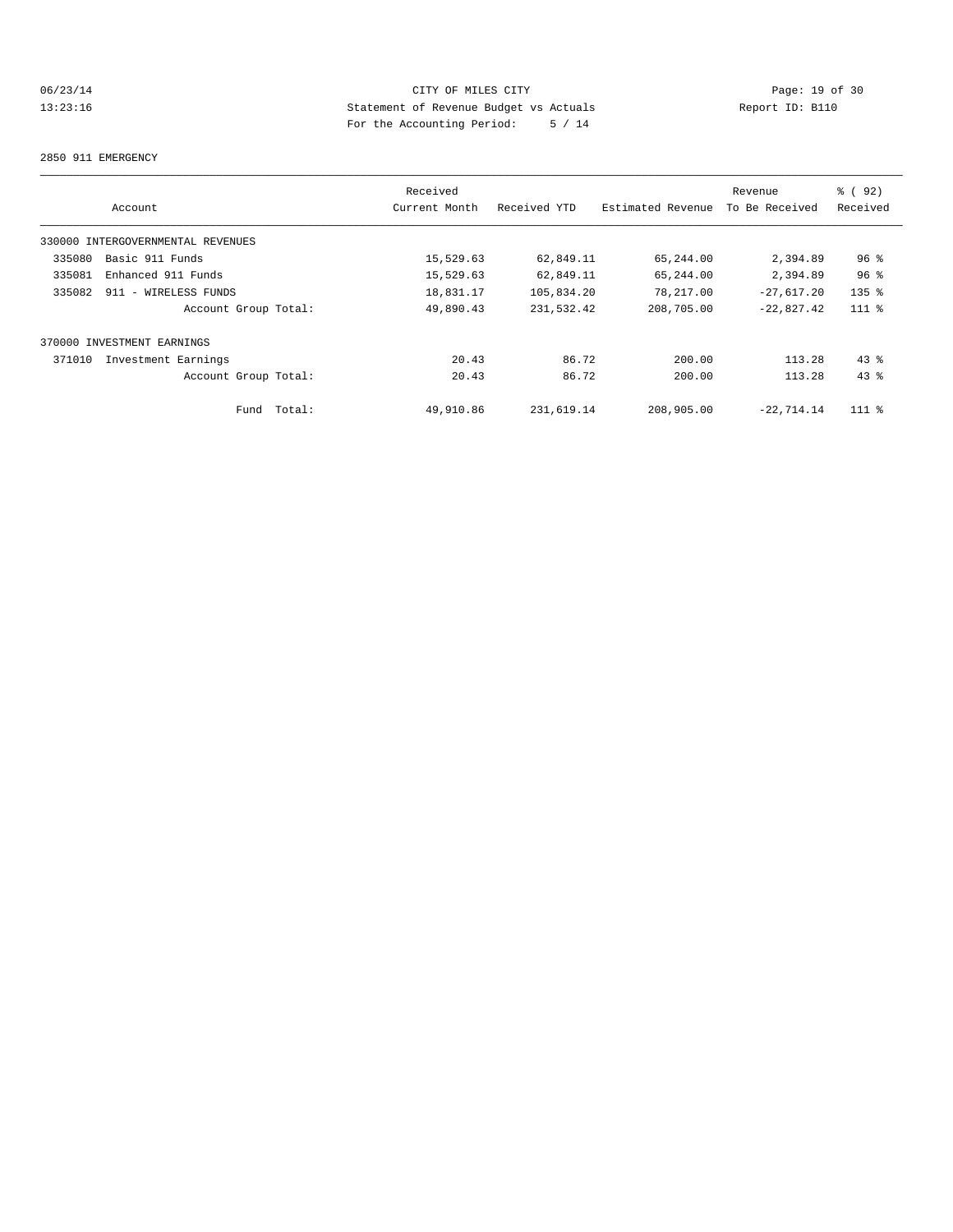# 06/23/14 Page: 20 of 30 13:23:16 Statement of Revenue Budget vs Actuals Report ID: B110 For the Accounting Period: 5 / 14

#### 2880 LIBRARY GRANTS

|        | Account                           | Received<br>Current Month | Received YTD | Estimated Revenue | Revenue<br>To Be Received | % ( 92 )<br>Received |
|--------|-----------------------------------|---------------------------|--------------|-------------------|---------------------------|----------------------|
|        | 330000 INTERGOVERNMENTAL REVENUES |                           |              |                   |                           |                      |
| 334100 | Library - State Aid               | 0.00                      | 5,398.69     | 5,398.00          | $-0.69$                   | $100*$               |
| 334101 | HB#193-Interlibrary Loan Reimb    | 0.00                      | 49, 498, 12  | 2,500.00          | $-46.998.12$              | $***$ 2              |
| 334105 | Sagebrush Fed/Coal Sev Tax        | 0.00                      | 6.161.30     | 6,160.00          | $-1.30$                   | $100*$               |
|        | Account Group Total:              | 0.00                      | 61,058.11    | 14,058.00         | $-47.000.11$              | $434$ $%$            |
|        | Total:<br>Fund                    | 0.00                      | 61,058.11    | 14,058.00         | $-47.000.11$              | $434$ $%$            |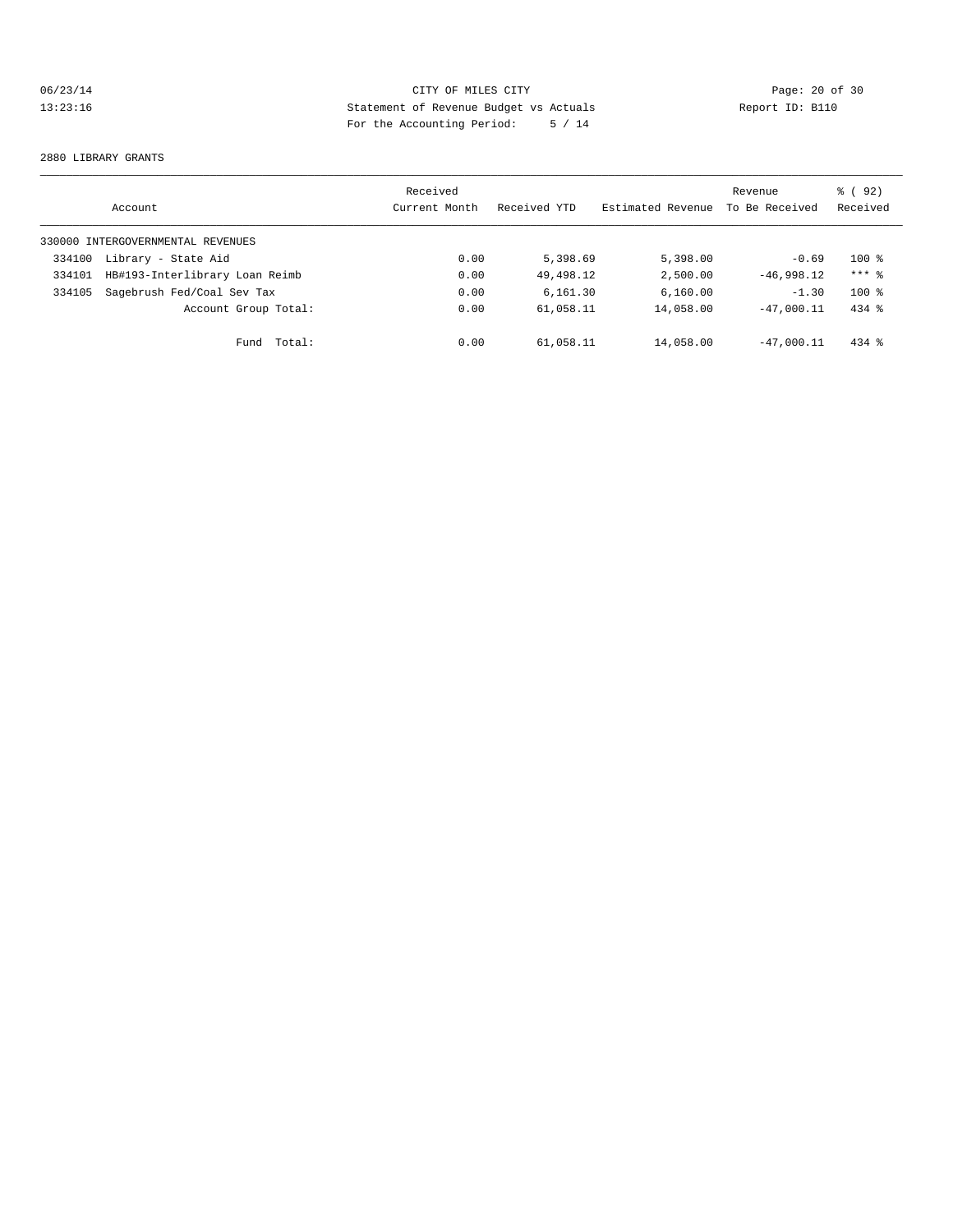# 06/23/14 Page: 21 of 30 13:23:16 Statement of Revenue Budget vs Actuals Report ID: B110 For the Accounting Period: 5 / 14

2935 Historic Preservation

|        |                                      | Received      |              |                   | Revenue        | % ( 92 )                   |
|--------|--------------------------------------|---------------|--------------|-------------------|----------------|----------------------------|
|        | Account                              | Current Month | Received YTD | Estimated Revenue | To Be Received | Received                   |
|        | 330000 INTERGOVERNMENTAL REVENUES    |               |              |                   |                |                            |
| 334000 | State Grants                         | 3,850.00      | 5,225.00     | 5,225.00          | 0.00           | $100*$                     |
| 334121 | DNRC GRANTS                          | 0.00          | 6,000.00     | 6,000.00          | 0.00           | $100*$                     |
|        | Account Group Total:                 | 3,850.00      | 11,225.00    | 11,225.00         | 0.00           | $100*$                     |
|        | 340000 Charges for Services          |               |              |                   |                |                            |
|        | 346080 Preservation Service Fees     | 0.00          | 445.00       | 1,200.00          | 755.00         | 37 <sup>8</sup>            |
|        | Account Group Total:                 | 0.00          | 445.00       | 1,200.00          | 755.00         | 37 <sup>8</sup>            |
|        | 360000 MISCELLANEOUS REVENUE         |               |              |                   |                |                            |
| 362020 | MISC REVENUE                         | 0.00          | 1.99         | 0.00              | $-1.99$        | $\star\star$<br>- 옹        |
| 365000 | Contributions and Donations          | 0.00          | 100.00       | 0.00              | $-100.00$      | $\star\star$<br>ু ৯        |
| 365020 | Private Grant                        | 0.00          | 5,750.00     | 0.00              | $-5,750.00$    | $\star \star$<br>$\approx$ |
| 365050 | Preservation-LPAnderson Grant        | 0.00          | 7,258.00     | 7,258.00          | 0.00           | $100*$                     |
| 365070 | Custer Co. Historical Society (CCHS) | 0.00          | 0.00         | 5,023.00          | 5,023.00       | 0 <sup>8</sup>             |
|        | Account Group Total:                 | 0.00          | 13,109.99    | 12,281.00         | $-828.99$      | 107 <sub>8</sub>           |
|        | 380000 OTHER FINANCING SOURCES       |               |              |                   |                |                            |
| 383000 | Interfund Operating Transfer         | 0.00          | 8,585.00     | 8,000.00          | $-585.00$      | 107 <sub>8</sub>           |
|        | Account Group Total:                 | 0.00          | 8,585.00     | 8,000.00          | $-585.00$      | 107 <sub>8</sub>           |
|        | Fund Total:                          | 3,850.00      | 33, 364.99   | 32,706.00         | $-658.99$      | $102$ %                    |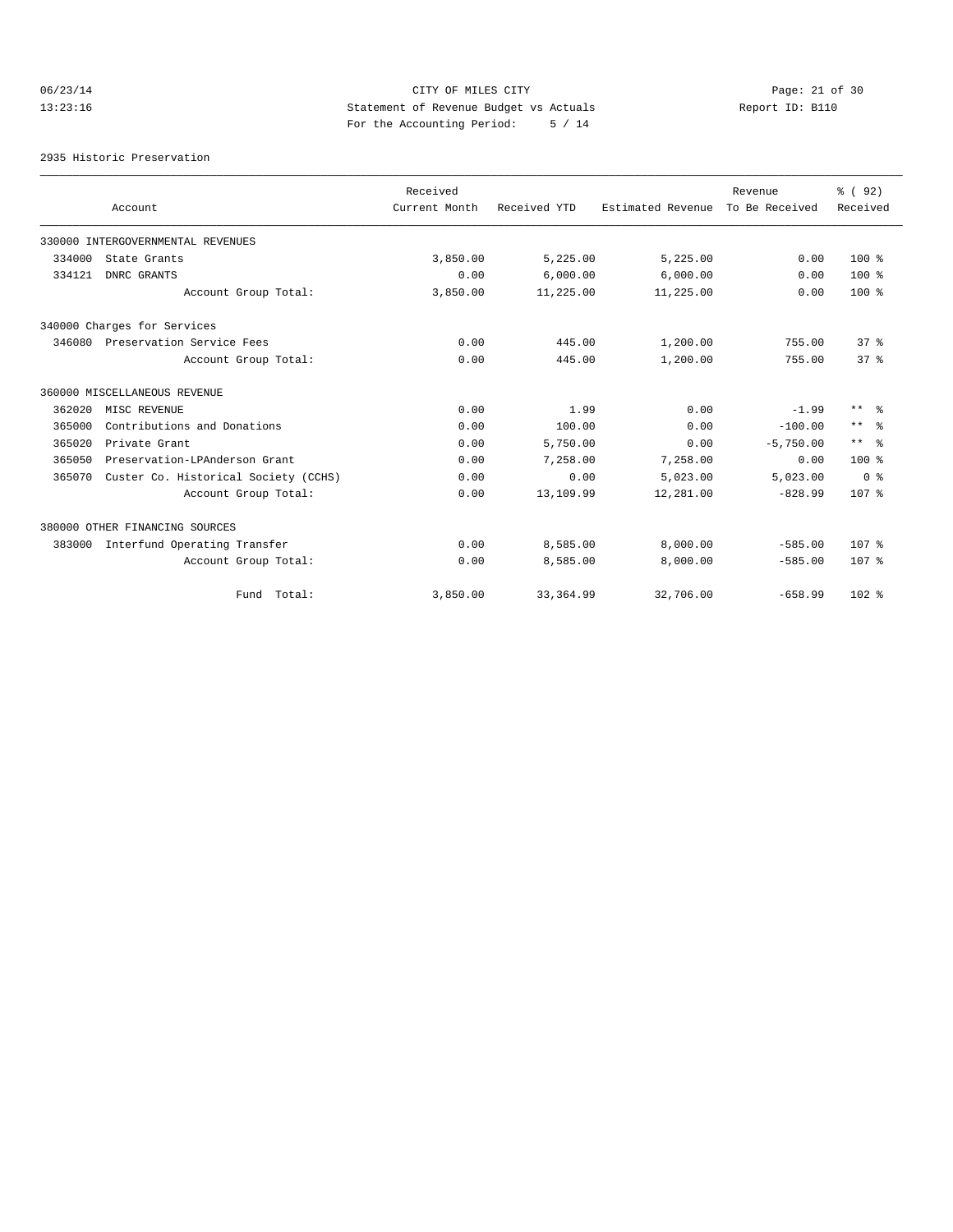# 06/23/14 Page: 22 of 30<br>13:23:16 CITY OF MILES CITY Page: 22 of 30<br>13:23:16 Statement of Revenue Budget vs Actuals<br>For the Accounting Boules City of 14 13:23:16 Statement of Revenue Budget vs Actuals Report ID: B110 For the Accounting Period: 5 / 14

2985 RETIRED SENIOR VOLUNTEER PROG (RSVP)

|        | Account                           | Received<br>Current Month | Received YTD | Estimated Revenue | Revenue<br>To Be Received | % ( 92 )<br>Received |
|--------|-----------------------------------|---------------------------|--------------|-------------------|---------------------------|----------------------|
|        | 330000 INTERGOVERNMENTAL REVENUES |                           |              |                   |                           |                      |
| 331165 | RSVP FEDERAL GRANTS-Custer        | 5,158.32                  | 50,682.78    | 58,228.00         | 7,545.22                  | $87 - 8$             |
|        | Account Group Total:              | 5,158.32                  | 50,682.78    | 58,228.00         | 7,545.22                  | $87 - 8$             |
|        | 360000 MISCELLANEOUS REVENUE      |                           |              |                   |                           |                      |
| 362020 | MISC REVENUE                      | 50.00                     | 7,621.66     | 10,000.00         | 2,378.34                  | 76 %                 |
| 365000 | Contributions and Donations       | 1,000.00                  | 4,525.00     | 2,746.00          | $-1,779.00$               | $165$ %              |
|        | Account Group Total:              | 1,050.00                  | 12,146.66    | 12,746.00         | 599.34                    | 95 <sup>8</sup>      |
|        | 370000 INVESTMENT EARNINGS        |                           |              |                   |                           |                      |
| 371010 | Investment Earnings               | 2.58                      | 17.96        | 0.00              | $-17.96$                  | $***$ $ -$           |
|        | Account Group Total:              | 2.58                      | 17.96        | 0.00              | $-17.96$                  | $***$ $ -$           |
|        | Fund Total:                       | 6,210.90                  | 62,847.40    | 70,974.00         | 8,126.60                  | $89*$                |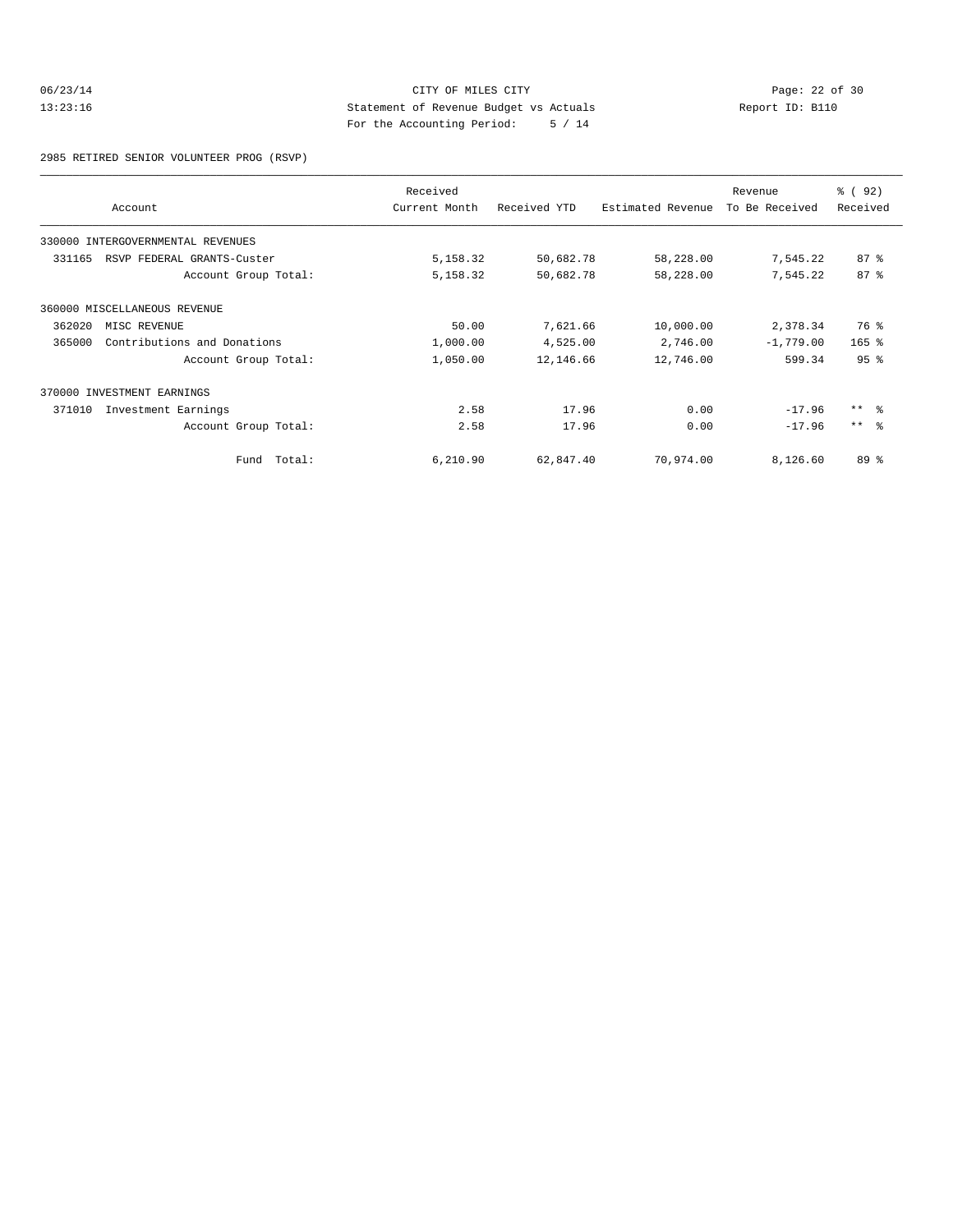# 06/23/14 Page: 23 of 30 13:23:16 Statement of Revenue Budget vs Actuals Report ID: B110 For the Accounting Period: 5 / 14

3300 Judgement & Losses-Power Settlement

|                                        | Received      |              |                   | Revenue        | 8 (92)          |  |
|----------------------------------------|---------------|--------------|-------------------|----------------|-----------------|--|
| Account                                | Current Month | Received YTD | Estimated Revenue | To Be Received | Received        |  |
| 310000 TAXES                           |               |              |                   |                |                 |  |
| Real Property Taxes<br>311010          | 0.00          | $-0.46$      | 0.00              | 0.46           | $***$ $\approx$ |  |
| Account Group Total:                   | 0.00          | $-0.46$      | 0.00              | 0.46           | $***$ 8         |  |
| 380000 OTHER FINANCING SOURCES         |               |              |                   |                |                 |  |
| Interfund Operating Transfer<br>383000 | 0.00          | 221.51       | 0.00              | $-221.51$      | $***$ $\approx$ |  |
| Account Group Total:                   | 0.00          | 221.51       | 0.00              | $-221.51$      | $***$ $\approx$ |  |
| Fund<br>Total:                         | 0.00          | 221.05       | 0.00              | $-221.05$      | $***$ $\approx$ |  |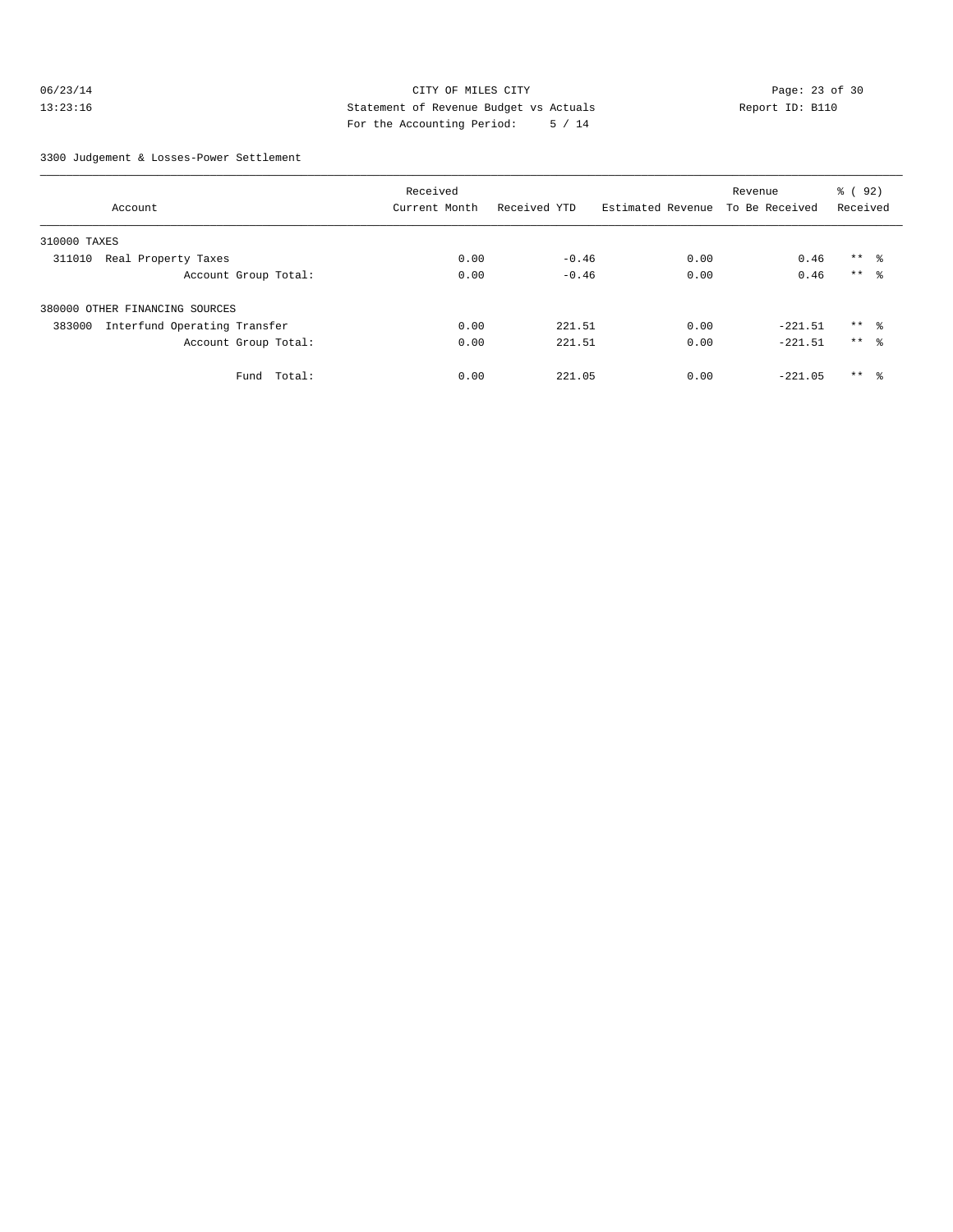# 06/23/14 Page: 24 of 30 13:23:16 Statement of Revenue Budget vs Actuals Report ID: B110 For the Accounting Period: 5 / 14

4000 General Fund Capitol Improvement Fund

|                                        | Received      |              |                   | Revenue        | 8 (92)   |
|----------------------------------------|---------------|--------------|-------------------|----------------|----------|
| Account                                | Current Month | Received YTD | Estimated Revenue | To Be Received | Received |
| 370000 INVESTMENT EARNINGS             |               |              |                   |                |          |
| 371010<br>Investment Earnings          | 33.28         | 244.10       | 0.00              | $-244.10$      | $***$ %  |
| Account Group Total:                   | 33.28         | 244.10       | 0.00              | $-244.10$      | $***$ %  |
| 380000 OTHER FINANCING SOURCES         |               |              |                   |                |          |
| 383000<br>Interfund Operating Transfer | 46,000.00     | 46,000.00    | 46,000.00         | 0.00           | $100*$   |
| Account Group Total:                   | 46,000.00     | 46,000.00    | 46,000.00         | 0.00           | $100*$   |
| Total:<br>Fund                         | 46,033.28     | 46,244.10    | 46,000.00         | $-244.10$      | $101$ %  |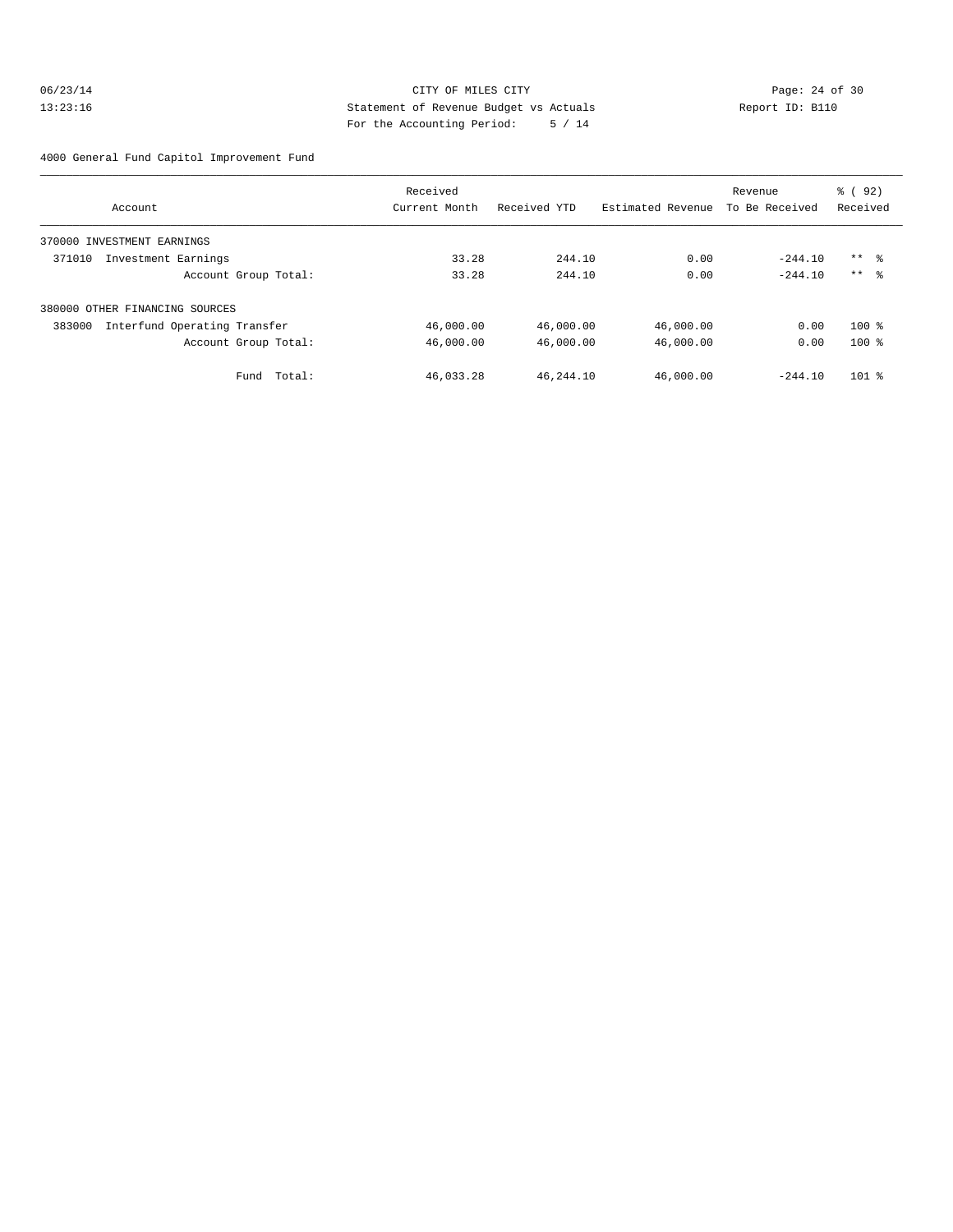# 06/23/14 Page: 25 of 30 13:23:16 Statement of Revenue Budget vs Actuals Report ID: B110 For the Accounting Period: 5 / 14

4060 CAPITAL IMPROV-PUBLIC WORKS

|        | Account                            | Received<br>Current Month | Received YTD | Estimated Revenue | Revenue<br>To Be Received | % (92)<br>Received |
|--------|------------------------------------|---------------------------|--------------|-------------------|---------------------------|--------------------|
|        | 320000 LICENSES AND PERMITS        |                           |              |                   |                           |                    |
| 323040 | Other Miscellaneous Permits        | 900.00                    | 5,901.09     | 2,500.00          | $-3,401.09$               | $236$ %            |
|        | Account Group Total:               | 900.00                    | 5,901.09     | 2,500.00          | $-3,401.09$               | $236$ $%$          |
|        | 340000 Charges for Services        |                           |              |                   |                           |                    |
| 343014 | Street Cleaning                    | 0.00                      | 0.00         | 8,490.00          | 8,490.00                  | 0 <sup>8</sup>     |
| 343016 | Prkg Vio/Off Str-Impnd Fees        | 0.00                      | 921.56       | 500.00            | $-421.56$                 | 184 %              |
| 343018 | Sale of Street & Roadway Materials | 0.00                      | 5,362.50     | 0.00              | $-5, 362.50$              | $***$ $ -$         |
|        | Account Group Total:               | 0.00                      | 6,284.06     | 8,990.00          | 2,705.94                  | 70 %               |
|        | 370000 INVESTMENT EARNINGS         |                           |              |                   |                           |                    |
| 371010 | Investment Earnings                | 7.35                      | 76.06        | 0.00              | $-76.06$                  | $***$ $ -$         |
|        | Account Group Total:               | 7.35                      | 76.06        | 0.00              | $-76.06$                  | $***$ $\approx$    |
|        | 380000 OTHER FINANCING SOURCES     |                           |              |                   |                           |                    |
| 382010 | Sale of Fixed Assets               | 0.00                      | 1,060.14     | 0.00              | $-1,060.14$               | $***$ $ -$         |
| 383000 | Interfund Operating Transfer       | 20,000.00                 | 20,000.00    | 20,000.00         | 0.00                      | $100*$             |
|        | Account Group Total:               | 20,000.00                 | 21,060.14    | 20,000.00         | $-1,060.14$               | 105 <sub>8</sub>   |
|        | Fund Total:                        | 20,907.35                 | 33, 321.35   | 31,490.00         | $-1,831.35$               | $106$ %            |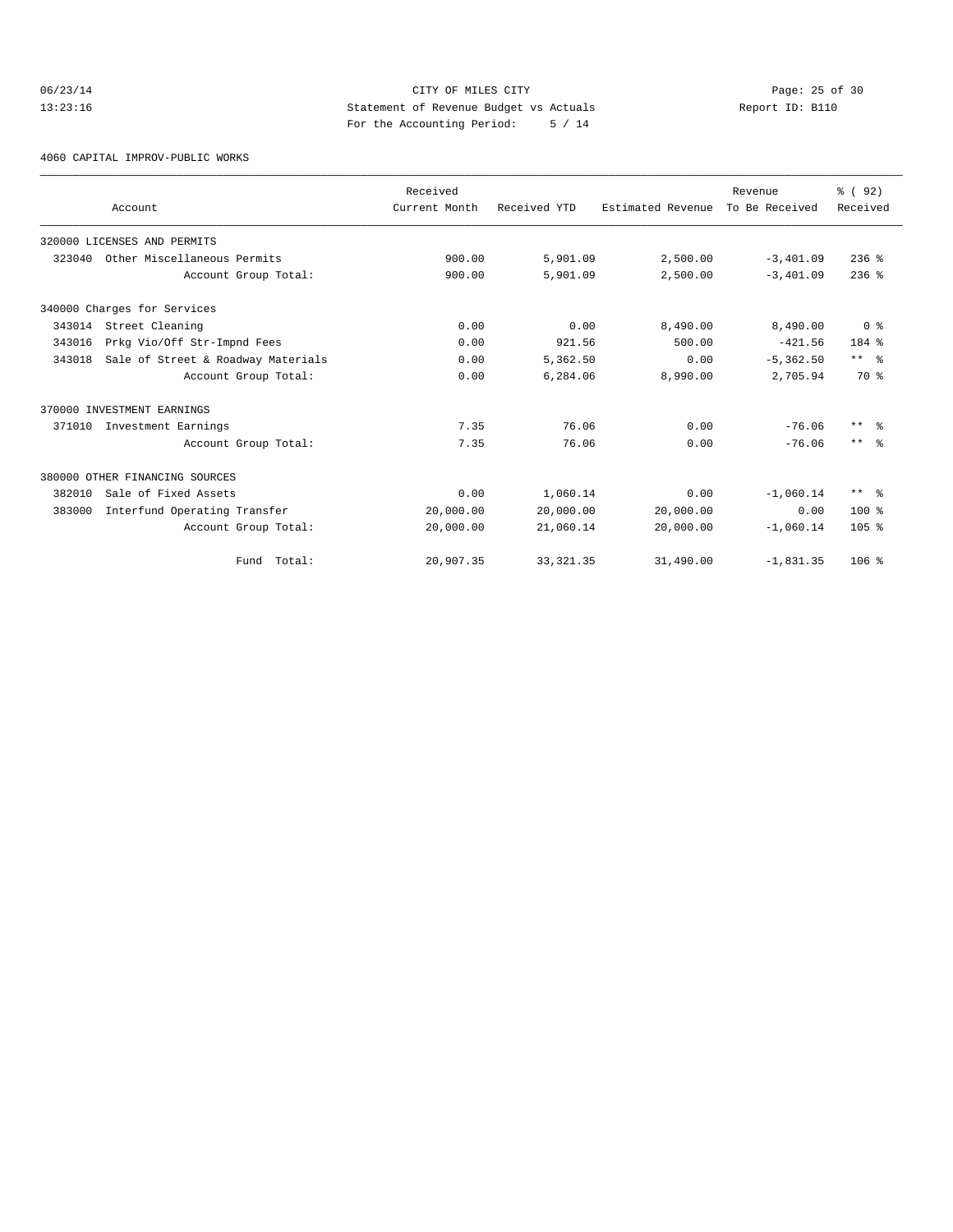# 06/23/14 Page: 26 of 30 13:23:16 Statement of Revenue Budget vs Actuals Report ID: B110 For the Accounting Period: 5 / 14

# 5210 WATER UTILITY

|        | Account                            | Received<br>Current Month | Received YTD | Estimated Revenue | Revenue<br>To Be Received | % (92)<br>Received  |
|--------|------------------------------------|---------------------------|--------------|-------------------|---------------------------|---------------------|
|        | 330000 INTERGOVERNMENTAL REVENUES  |                           |              |                   |                           |                     |
| 331075 | DEO Grant-EECBG Interface Grant    | 0.00                      | 0.00         | 3,764.00          | 3,764.00                  | 0 <sup>8</sup>      |
| 331076 | Petro Spill Reimbursement-DEQ      | 0.00                      | 23,350.19    | 0.00              | $-23, 350.19$             | $***$ $ -$          |
|        | Account Group Total:               | 0.00                      | 23,350.19    | 3,764.00          | $-19,586.19$              | 620%                |
|        | 340000 Charges for Services        |                           |              |                   |                           |                     |
| 341075 | Serv/Cnty-Interlocal Agmt          | 0.00                      | 0.00         | 3,764.00          | 3,764.00                  | 0 <sup>8</sup>      |
| 343021 | Metered Water Sales                | 140, 322. 38              | 1,711,100.03 | 1,950,000.00      | 238,899.97                | 88 %                |
| 343022 | Unmetered Water Sales/Chrgoffs     | 427.25                    | 2,232.46     | 1,800.00          | $-432.46$                 | $124$ %             |
| 343023 | Bulk Water Sales                   | 294.71                    | 6,584.95     | 4,500.00          | $-2.084.95$               | $146*$              |
| 343025 | Hookup Fee                         | 4,800.00                  | 22,995.00    | 12,000.00         | $-10,995.00$              | $192*$              |
| 343026 | Water Install/Tap Chrgs/Labor      | 150.00                    | 3,034.34     | 8,000.00          | 4,965.66                  | 38 <sup>8</sup>     |
| 343027 | Chg for Wtr Dept. Serv             | 295.00                    | 1,504.00     | 500.00            | $-1,004.00$               | $301$ %             |
| 343029 | Curb Stop Replacement Fee          | 3,580.50                  | 39, 152. 77  | 41,880.00         | 2,727.23                  | $93$ $%$            |
|        | Account Group Total:               | 149,869.84                | 1,786,603.55 | 2,022,444.00      | 235,840.45                | 88 %                |
|        | 360000 MISCELLANEOUS REVENUE       |                           |              |                   |                           |                     |
|        | 362040 \$2.00 State Assessment Fee | 0.00                      | 254.00       | 0.00              | $-254.00$                 | $\star\star$<br>- 옹 |
|        | Account Group Total:               | 0.00                      | 254.00       | 0.00              | $-254.00$                 | $***$ $ -$          |
|        | 370000 INVESTMENT EARNINGS         |                           |              |                   |                           |                     |
| 371010 | Investment Earnings                | 683.92                    | 4,774.94     | 6,000.00          | 1,225.06                  | $80*$               |
|        | Account Group Total:               | 683.92                    | 4,774.94     | 6,000.00          | 1,225.06                  | $80*$               |
|        | Fund Total:                        | 150,553.76                | 1,814,982.68 | 2,032,208.00      | 217, 225, 32              | 89 %                |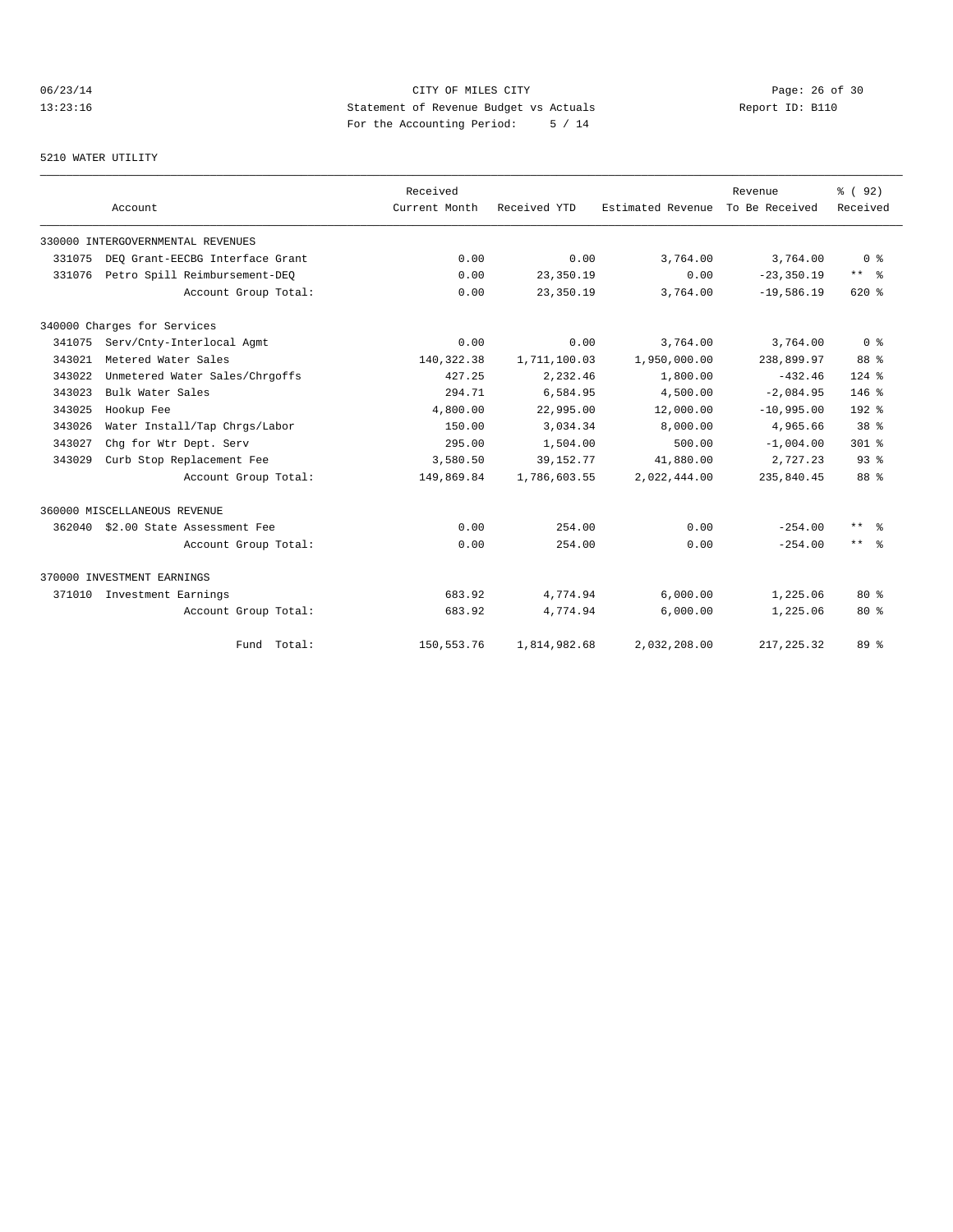# 06/23/14 Page: 27 of 30 13:23:16 Statement of Revenue Budget vs Actuals Report ID: B110 For the Accounting Period: 5 / 14

#### 5310 SEWER UTILITY

|        | Account                                   | Received<br>Current Month | Received YTD | Estimated Revenue | Revenue<br>To Be Received | % ( 92)<br>Received |
|--------|-------------------------------------------|---------------------------|--------------|-------------------|---------------------------|---------------------|
|        |                                           |                           |              |                   |                           |                     |
|        | 330000 INTERGOVERNMENTAL REVENUES         |                           |              |                   |                           |                     |
| 334120 | TSEP Grant                                | 0.00                      | 0.00         | 500,000.00        | 500,000.00                | 0 <sup>8</sup>      |
|        | Account Group Total:                      | 0.00                      | 0.00         | 500,000.00        | 500,000.00                | 0 <sup>8</sup>      |
|        | 340000 Charges for Services               |                           |              |                   |                           |                     |
| 341075 | Serv/Cnty-Interlocal Agmt                 | 0.00                      | 0.00         | 1,500.00          | 1,500.00                  | 0 <sup>8</sup>      |
| 343031 | Sewer Service Charges                     | 90,249.92                 | 996,090.55   | 1,028,304.00      | 32, 213.45                | 97 <sup>8</sup>     |
| 343032 | Sewer Installation Charges/Chrgoffs       | 427.22                    | 1,706.30     | 1,200.00          | $-506.30$                 | $142*$              |
| 343033 | Hookup Fee                                | 720.00                    | 11,800.00    | 5,000.00          | $-6,800.00$               | $236$ %             |
| 343034 | Treatment Facilities Fees                 | 165.00                    | 2,648.81     | 3,000.00          | 351.19                    | 88 %                |
| 343036 | Miscellaneous Sewer Revenue (Labor)       | 130.00                    | 935.50       | 2,000.00          | 1,064.50                  | 47.8                |
| 343037 | Baker Road Etc.                           | 807.46                    | 8,182.46     | 8,200.00          | 17.54                     | $100*$              |
| 343038 | RURAL SWR DIST #1                         | 0.00                      | 11,500.00    | 23,000.00         | 11,500.00                 | 50%                 |
|        | Account Group Total:                      | 92,499.60                 | 1,032,863.62 | 1,072,204.00      | 39, 340. 38               | 96 <sup>°</sup>     |
|        | 360000 MISCELLANEOUS REVENUE              |                           |              |                   |                           |                     |
| 361010 | Land Rental                               | 0.00                      | 2,575.90     | 2,500.00          | $-75.90$                  | 103 <sub>8</sub>    |
| 362020 | MISC REVENUE                              | 0.00                      | 0.00         | 8,300,805.00      | 8,300,805.00              | 0 %                 |
|        | Account Group Total:                      | 0.00                      | 2,575.90     | 8,303,305.00      | 8,300,729.10              | 0 <sup>8</sup>      |
|        | 370000 INVESTMENT EARNINGS                |                           |              |                   |                           |                     |
|        | 371010 Investment Earnings                | 156.80                    | 1,180.97     | 3,000.00          | 1,819.03                  | 39.8                |
|        | Account Group Total:                      | 156.80                    | 1,180.97     | 3,000.00          | 1,819.03                  | 39 <sup>8</sup>     |
|        | 380000 OTHER FINANCING SOURCES            |                           |              |                   |                           |                     |
|        | 381070 Proceeds from Notes/Loans/Intercap | 0.00                      | 590,943.40   | 1,324,500.00      | 733,556.60                | $45$ $\frac{6}{3}$  |
|        | Account Group Total:                      | 0.00                      | 590,943.40   | 1,324,500.00      | 733,556.60                | $45$ $\frac{6}{3}$  |
|        | Total:<br>Fund                            | 92,656.40                 | 1,627,563.89 | 11,203,009.00     | 9,575,445.11              | 15 <sup>8</sup>     |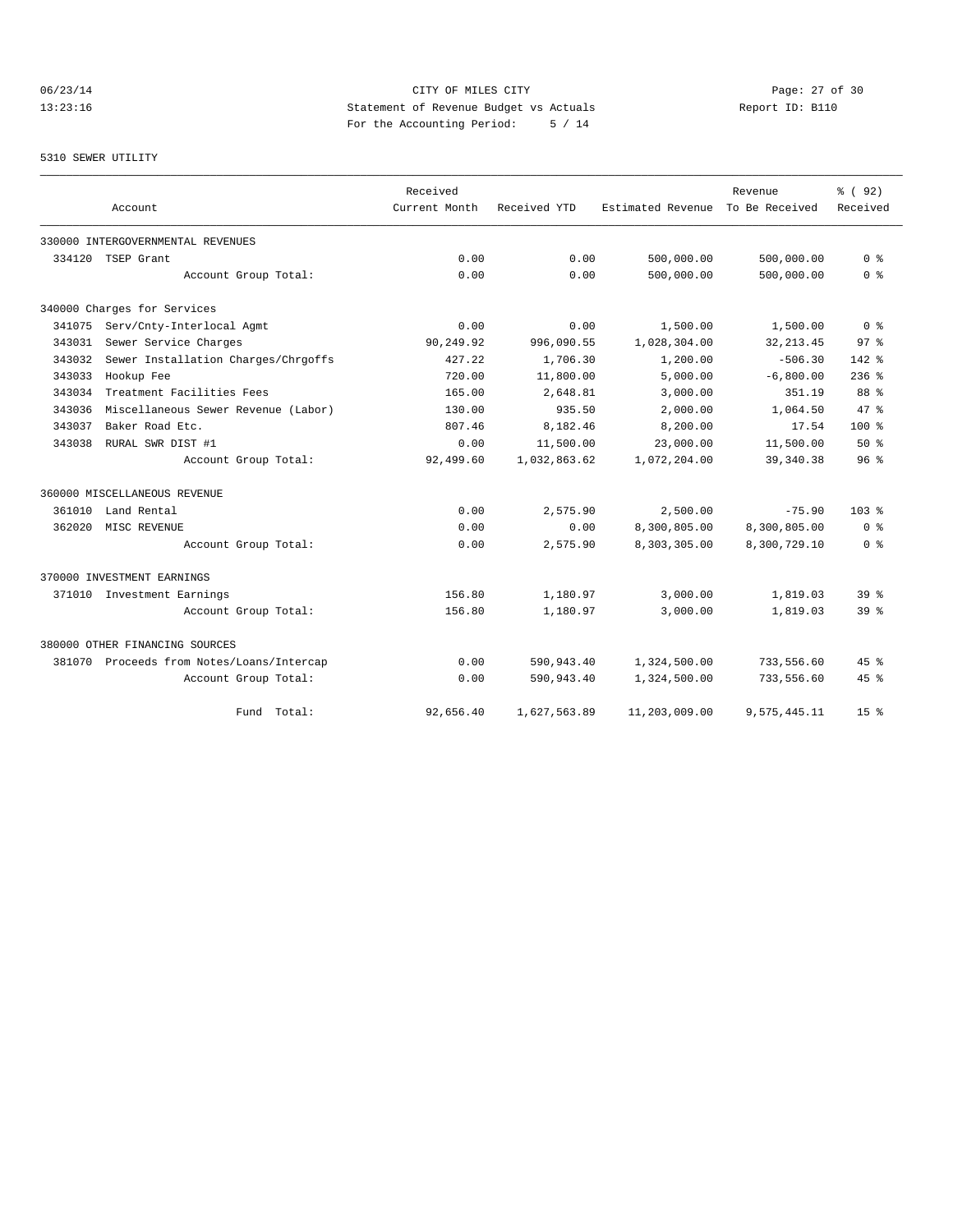# 06/23/14 Page: 28 of 30 13:23:16 Statement of Revenue Budget vs Actuals Report ID: B110 For the Accounting Period: 5 / 14

#### 5510 AMBULANCE FUND

|              | Account                                | Received<br>Current Month | Received YTD | Estimated Revenue | Revenue<br>To Be Received | % (92)<br>Received   |
|--------------|----------------------------------------|---------------------------|--------------|-------------------|---------------------------|----------------------|
|              |                                        |                           |              |                   |                           |                      |
| 310000 TAXES |                                        |                           |              |                   |                           |                      |
| 311010       | Real Property Taxes                    | 2,496.58                  | 6,671.38     | 6,500.00          | $-171.38$                 | 103 <sub>8</sub>     |
| 311020       | Personal Property Taxes                | 61.68                     | 94.97        | 650.00            | 555.03                    | 15 <sup>8</sup>      |
| 312000       | Penalty & Interest on Delinquent Taxes | 0.61                      | 32.56        | 40.00             | 7.44                      | $81$ %               |
|              | Account Group Total:                   | 2,558.87                  | 6,798.91     | 7,190.00          | 391.09                    | 95%                  |
|              | 330000 INTERGOVERNMENTAL REVENUES      |                           |              |                   |                           |                      |
| 331040       | Medicaid Supplemental Program-State    | 0.00                      | 0.00         | 3,700.00          | 3,700.00                  | 0 <sup>8</sup>       |
|              | Account Group Total:                   | 0.00                      | 0.00         | 3,700.00          | 3,700.00                  | 0 <sup>8</sup>       |
|              | 340000 Charges for Services            |                           |              |                   |                           |                      |
| 341075       | Serv/Cnty-Interlocal Agmt              | 0.00                      | 21,000.00    | 35,747.00         | 14,747.00                 | 59 <sup>8</sup>      |
| 342026       | Ambulance Charges                      | 96,364.00                 | 713, 268, 47 | 824,085.00        | 110,816.53                | 87%                  |
| 342027       | Ambulance Standby                      | 500.00                    | 4,400.00     | 7,500.00          | 3,100.00                  | 59 <sup>8</sup>      |
|              | Account Group Total:                   | 96,864.00                 | 738,668.47   | 867, 332, 00      | 128,663.53                | 85%                  |
|              | 360000 MISCELLANEOUS REVENUE           |                           |              |                   |                           |                      |
| 362020       | MISC REVENUE                           | 0.00                      | 7,825.46     | 0.00              | $-7,825.46$               | $***$ $ \frac{6}{9}$ |
| 366010       | Misc- From Charge off Accts            | 949.11                    | 1,337.60     | 5,500.00          | 4,162.40                  | $24$ $%$             |
|              | Account Group Total:                   | 949.11                    | 9,163.06     | 5,500.00          | $-3.663.06$               | $167$ %              |
|              | 370000 INVESTMENT EARNINGS             |                           |              |                   |                           |                      |
| 371010       | Investment Earnings                    | 0.00                      | 0.00         | 499.00            | 499.00                    | 0 <sup>8</sup>       |
|              | Account Group Total:                   | 0.00                      | 0.00         | 499.00            | 499.00                    | 0 <sup>8</sup>       |
|              | Fund Total:                            | 100, 371.98               | 754,630.44   | 884, 221.00       | 129,590.56                | 85%                  |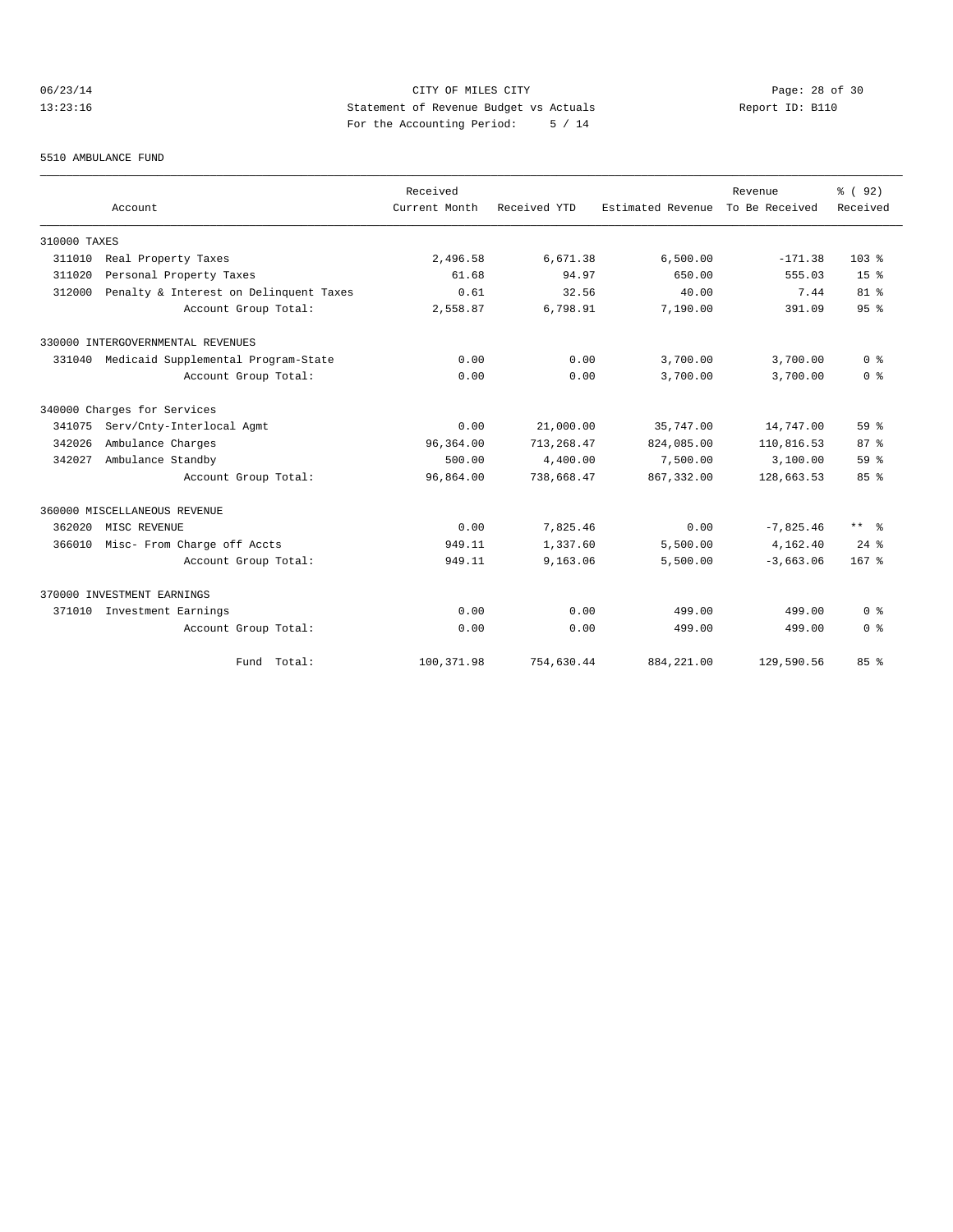# 06/23/14 Page: 29 of 30 13:23:16 Statement of Revenue Budget vs Actuals Report ID: B110 For the Accounting Period: 5 / 14

5610 AIRPORT OPERATING

|              |                                        | Received      |              |                   | Revenue        | % ( 92)             |
|--------------|----------------------------------------|---------------|--------------|-------------------|----------------|---------------------|
|              | Account                                | Current Month | Received YTD | Estimated Revenue | To Be Received | Received            |
| 310000 TAXES |                                        |               |              |                   |                |                     |
| 311010       | Real Property Taxes                    | 3,744.58      | 9,969.82     | 9,000.00          | $-969.82$      | $111*$              |
| 311020       | Personal Property Taxes                | 92.53         | 142.45       | 1,400.00          | 1,257.55       | $10*$               |
| 312000       | Penalty & Interest on Delinquent Taxes | 0.92          | 39.02        | 50.00             | 10.98          | 78 %                |
|              | Account Group Total:                   | 3,838.03      | 10,151.29    | 10,450.00         | 298.71         | 97 <sup>8</sup>     |
|              | 330000 INTERGOVERNMENTAL REVENUES      |               |              |                   |                |                     |
|              | 331129 Federal Aeronautics Admin Grant | 6,372.00      | 120,855.00   | 0.00              | $-120, 855.00$ | $\star\star$<br>- 옹 |
|              | Account Group Total:                   | 6,372.00      | 120,855.00   | 0.00              | $-120, 855.00$ | $***$ 8             |
|              | 340000 Charges for Services            |               |              |                   |                |                     |
| 341075       | Serv/Cnty-Interlocal Agmt              | 0.00          | 13,837.50    | 22,000.00         | 8,162.50       | $63$ $%$            |
| 343018       | Sale of Street & Roadway Materials     | 0.00          | 2,230.65     | 0.00              | $-2, 230.65$   | $***$ %             |
| 343061       | Landing Fees                           | 0.00          | 765.00       | 10,000.00         | 9,235.00       | 8 %                 |
| 343062       | Aviation Fuel                          | 30,210.94     | 333, 458.56  | 380,000.00        | 46,541.44      | 88 %                |
| 343064       | Hangar Rent                            | 2,579.40      | 34,014.80    | 36,223.00         | 2,208.20       | 94%                 |
| 343065       | Building Rentals                       | 1,884.11      | 33,023.28    | 51,000.00         | 17,976.72      | 65 %                |
| 343067       | Other - Miscellaneous                  | 0.00          | 0.00         | 5,000.00          | 5,000.00       | 0 <sup>8</sup>      |
|              | Account Group Total:                   | 34,674.45     | 417,329.79   | 504,223.00        | 86,893.21      | 83%                 |
|              | 360000 MISCELLANEOUS REVENUE           |               |              |                   |                |                     |
| 361010       | Land Rental                            | 1,872.79      | 19,458.91    | 25,000.00         | 5,541.09       | 78 %                |
| 362020       | MISC REVENUE                           | 120.00        | 2,797.70     | 3,000.00          | 202.30         | $93$ $%$            |
|              | Account Group Total:                   | 1,992.79      | 22, 256.61   | 28,000.00         | 5,743.39       | 79 %                |
|              | 370000 INVESTMENT EARNINGS             |               |              |                   |                |                     |
|              | 371010 Investment Earnings             | 4.76          | 151.48       | 200.00            | 48.52          | 76%                 |
|              | Account Group Total:                   | 4.76          | 151.48       | 200.00            | 48.52          | 76 %                |
|              | Fund Total:                            | 46,882.03     | 570,744.17   | 542,873.00        | $-27,871.17$   | 105 <sub>8</sub>    |